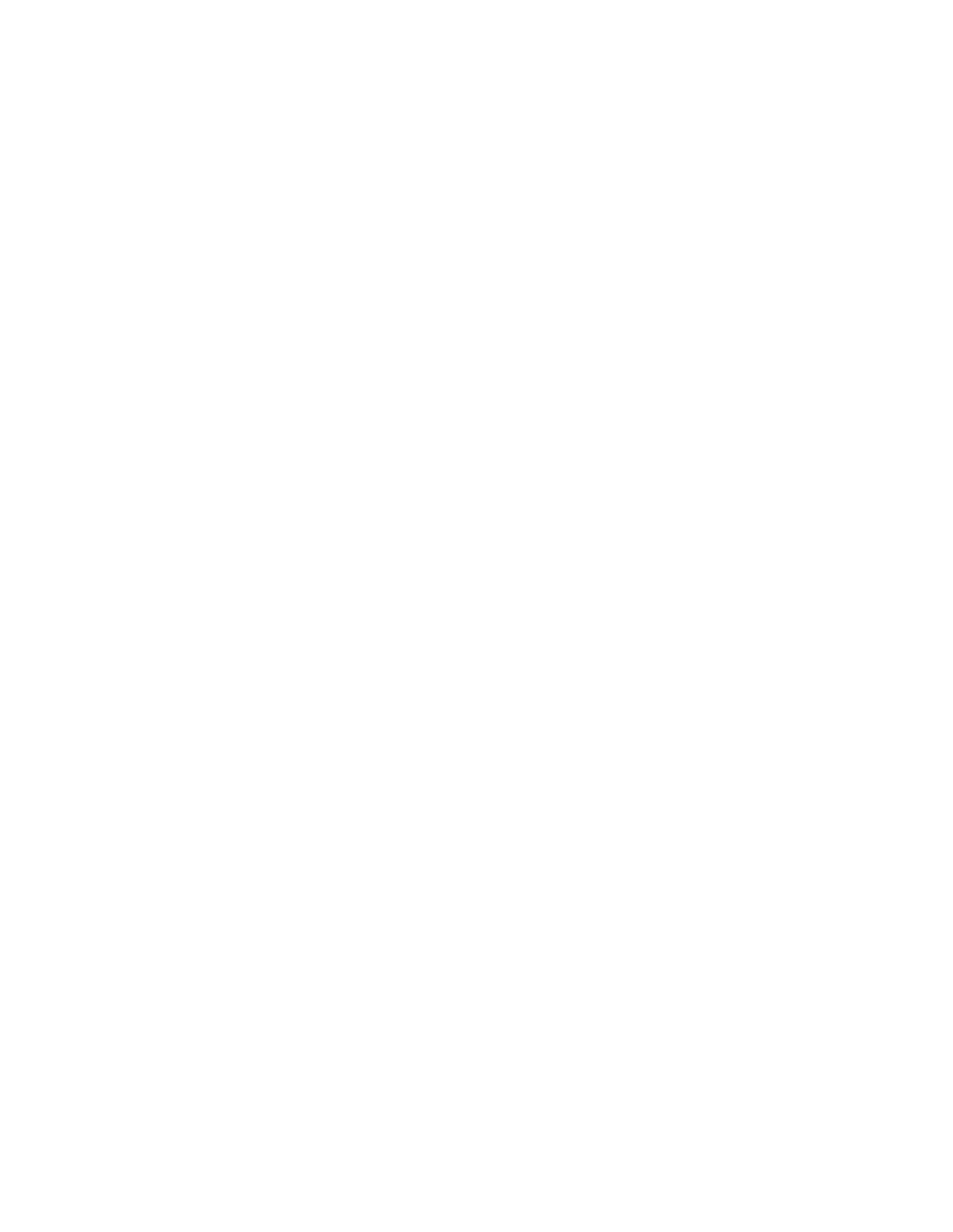### **Notice**

This report was prepared by Research Into Action, Inc. in the course of performing work contracted for and sponsored by the New York State Energy Research and Development Authority (hereinafter the "Sponsor"). The opinions expressed in this report do not necessarily reflect those of the Sponsors or the State of New York, and reference to any specific product, service, process, or method does not constitute an implied or expressed recommendation or endorsement of it. Further, the Sponsors and the State of New York make no warranties or representations, expressed or implied, as to the fitness for particular purpose or merchantability of any product, apparatus, or service, or the usefulness, completeness, or accuracy of any processes, methods, or other information contained, described, disclosed, or referred to in this report. The Sponsors, the State of New York, and the contractor make no representation that the use of any product, apparatus, process, method, or other information will not infringe privately owned rights and will assume no liability for any loss, injury, or damage resulting from, or occurring in connection with, the use of information contained, described, disclosed, or referred to in this report.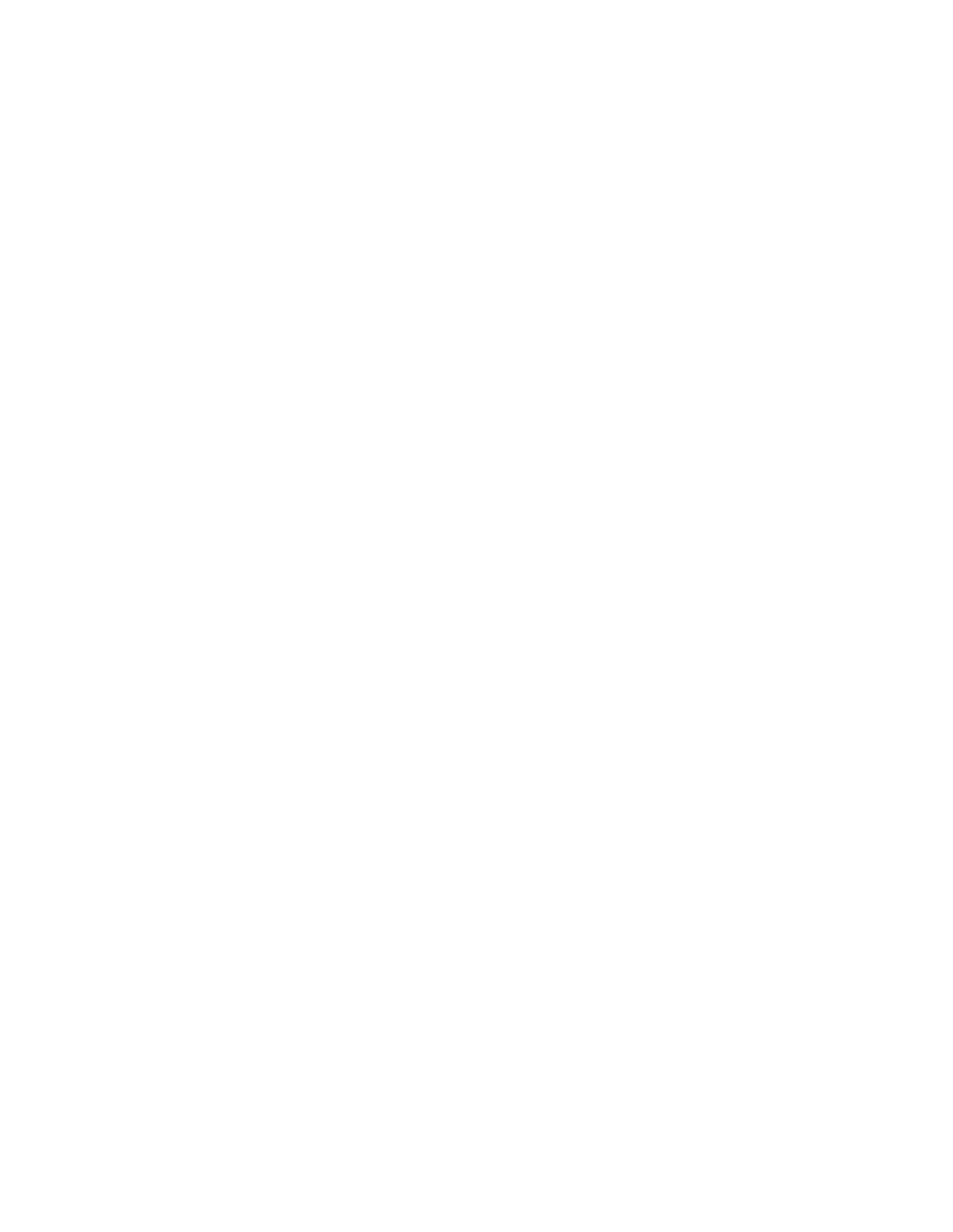# **Table of Contents**

| $\mathbf 1$ | PROGRAM CONTEXT, STAKEHOLDERS, INTENT, AND DESIGN  1-1<br>1.1 |
|-------------|---------------------------------------------------------------|
|             |                                                               |
|             |                                                               |
|             |                                                               |
|             |                                                               |
|             |                                                               |
|             |                                                               |
|             |                                                               |
|             | 71                                                            |
|             | 7.2                                                           |
|             |                                                               |
|             |                                                               |
|             |                                                               |
|             | $9 - 1$                                                       |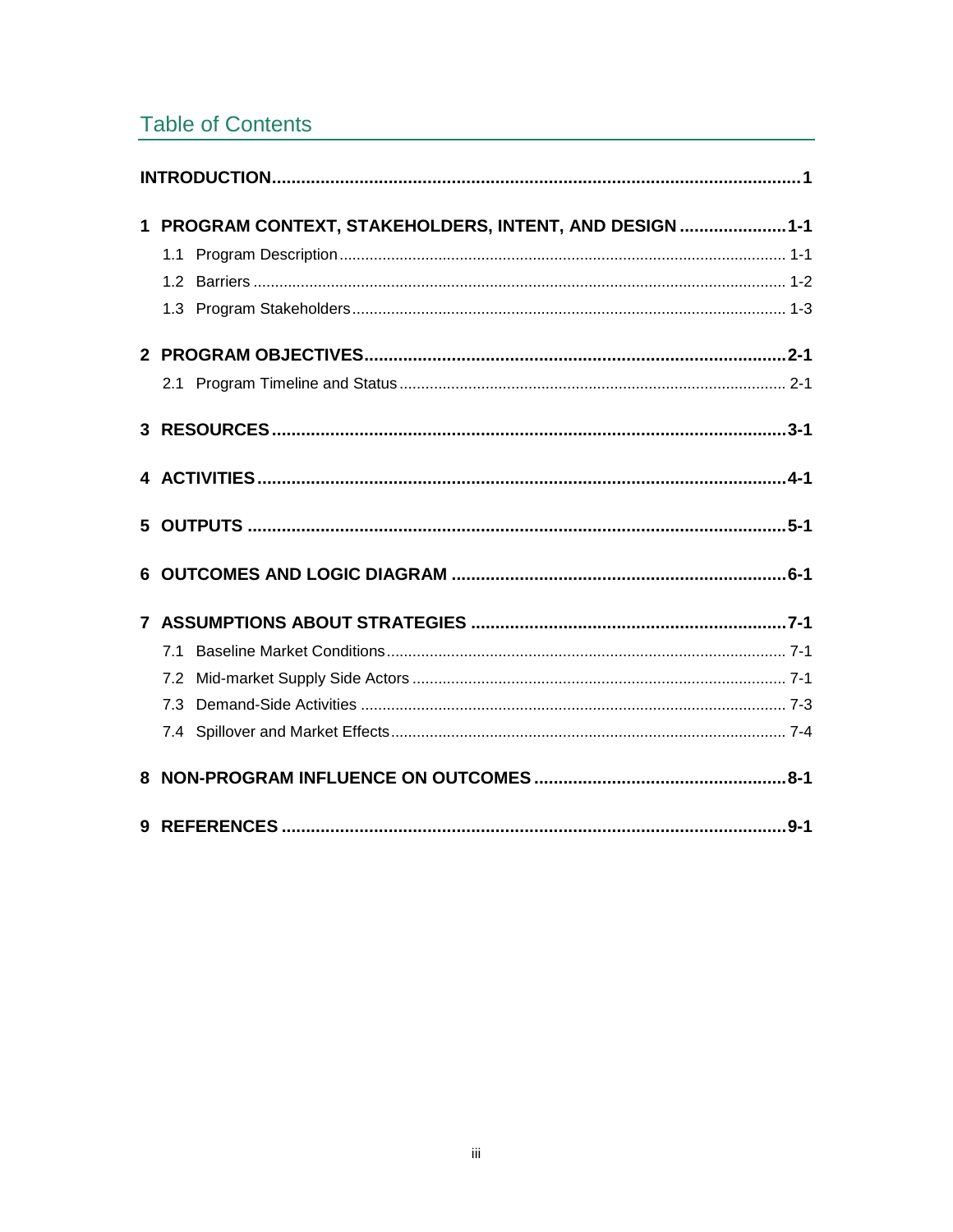# List of Figures

# List of Tables

| Table 1-1:    |                                                                              |  |
|---------------|------------------------------------------------------------------------------|--|
| Table 3-1:    | Home Performance with ENERGY STAR Program Budget Allocation (\$ millions)3-1 |  |
| Table 3-2:    |                                                                              |  |
| Table $4-1$ : |                                                                              |  |
| Table 4-2:    | Activities of the Home Performance with ENERGY STAR Program  4-2             |  |
| Table $5-1$ : |                                                                              |  |
| Table $6-1$ : |                                                                              |  |
| Table 7-1:    |                                                                              |  |
|               |                                                                              |  |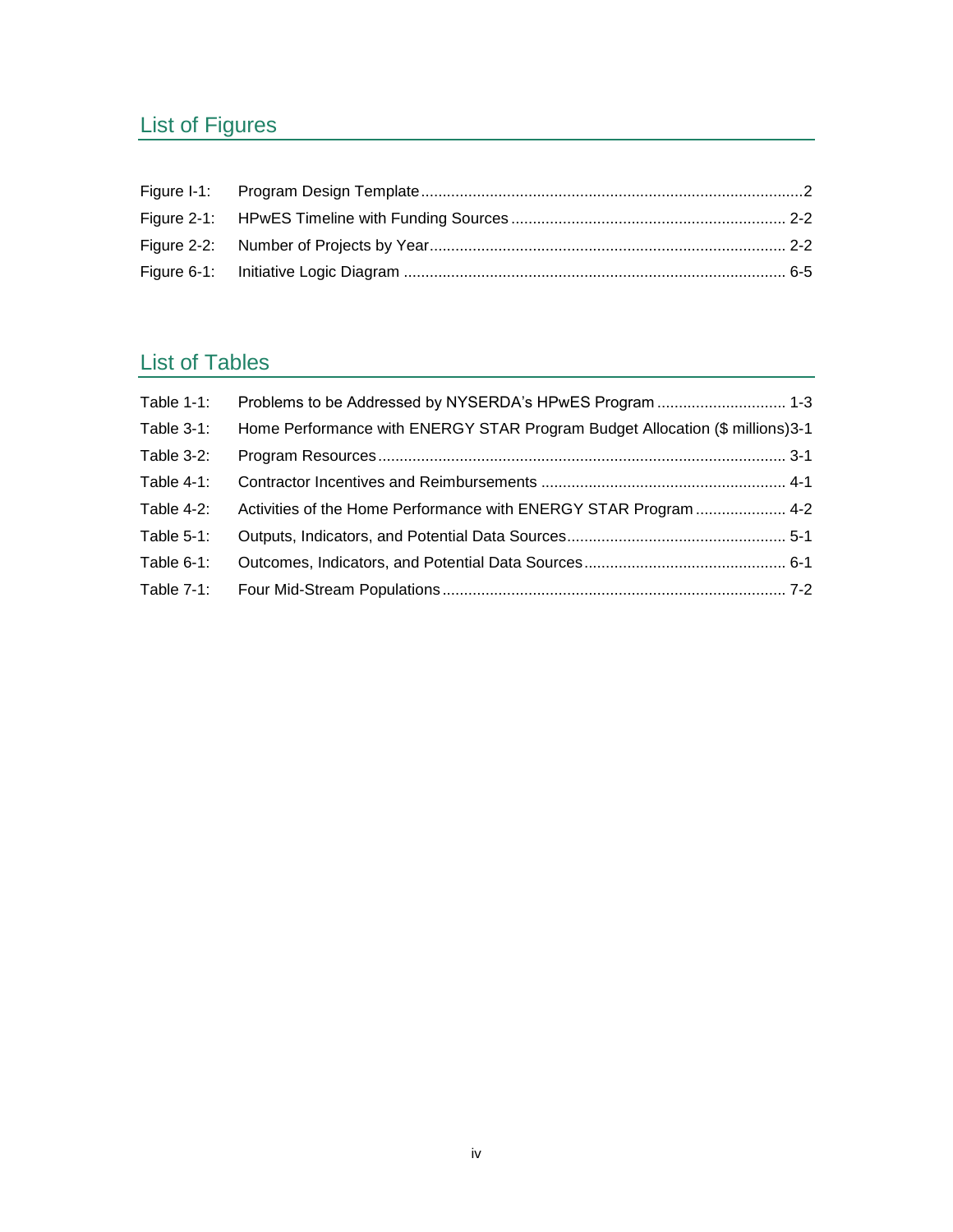### <span id="page-6-0"></span>**Introduction**

The Purpose of this document is to present the overarching logic model for Home Performance with ENERGY STAR® (HPwES).

Since 1998, New York's System Benefits Charge (SBC) has funded public policy initiatives not expected to be adequately addressed by New York's competitive electricity markets, including energy programs targeting efficiency measures, research and development, and the low-income sector, which includes many of NYSERDA's energy efficiency program efforts. The initial funding was enhanced when in 2008, the New York Public Service Commission authorized the Energy Efficiency Portfolio Standard and in 2009, the Commission adopted a natural gas efficiency policy. In October 2011, the Commission issued an order reauthorizing the Energy Efficiency Portfolio Standard (EEPS) program through 2015. In addition to SBC funding, the Regional Greenhouse Gas Initiative (RGGI), begun in 2005, and Green Jobs Green New York (GJGNY) funding, using the New York State's RGGI funds as authorized by the GJGNY Act of 2009, are included in the HPwES program.

This document's organization is as following:

- 1. **Program Context, Stakeholders, Intent, and Design:** Describes the problem(s) the program is attempting to solve, or issues it will address, and the regulatory and stakeholder environments (context) within which the program is working.
- 2. **Program Objectives**: Describes, at a high level, the program's ultimate purpose and targets.
- 3. **Program Resources**: Identifies the funding, workforce, partnership, and other resources the program is providing.
- 4. **Program Activities**: Describes the program's various research, product development, demonstration and commercialization progress, and support activities.
- 5. **Program Outputs**: Describes the anticipated immediate results associated with program activities.
- 6. **Program Outcomes**: Describes expected achievements in the near, intermediate, and longer term.
- 7. **Assumptions about Program**: Describes assumptions about how program activities and outputs will lead to the desired near, intermediate, and longer-term outcomes.
- 8. **External Influences**: Describes factors outside the program that may drive or constrain the achievement of outcomes.

[Figure I-1](#page-7-0) details the relationship between these eight items.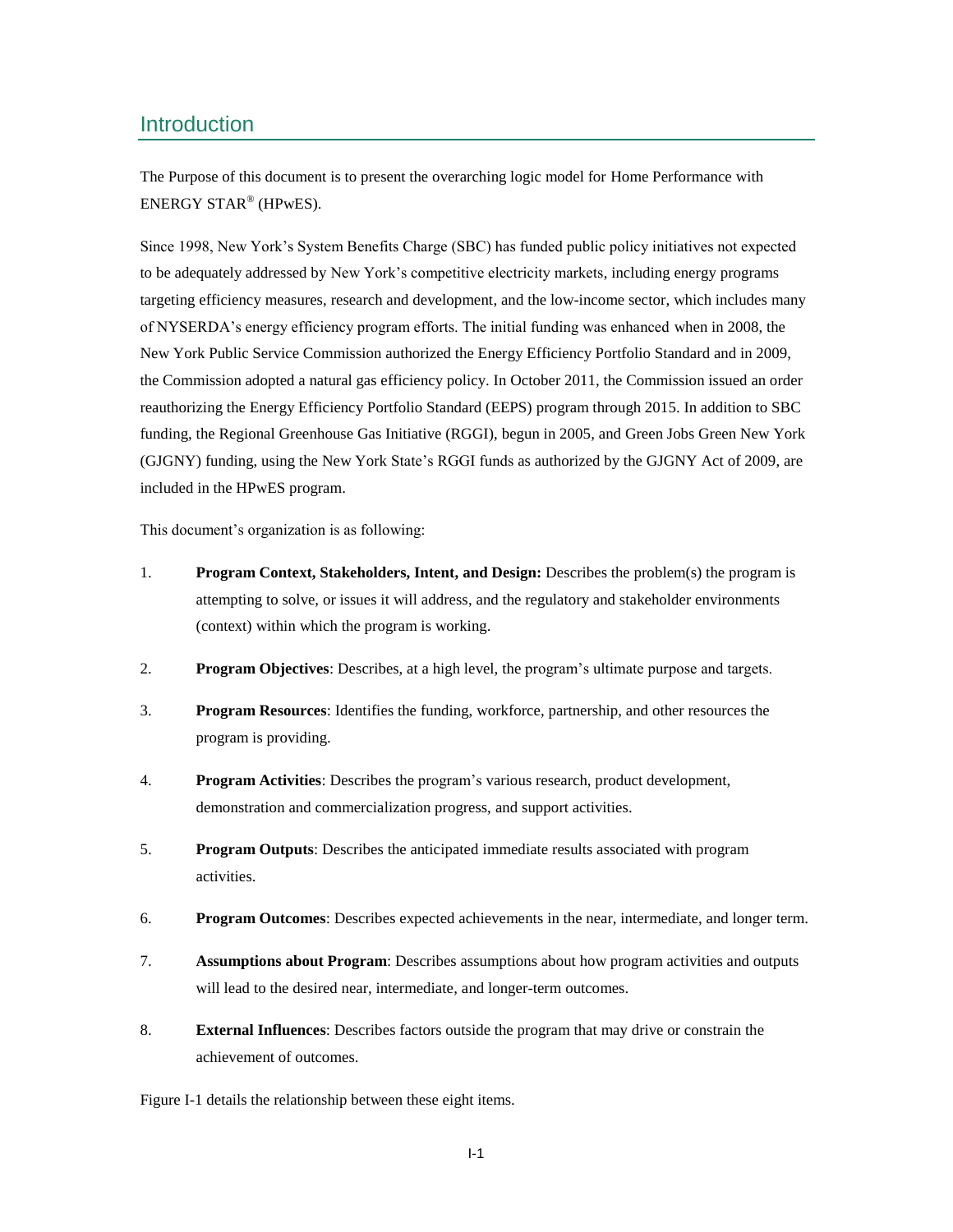<span id="page-7-0"></span>

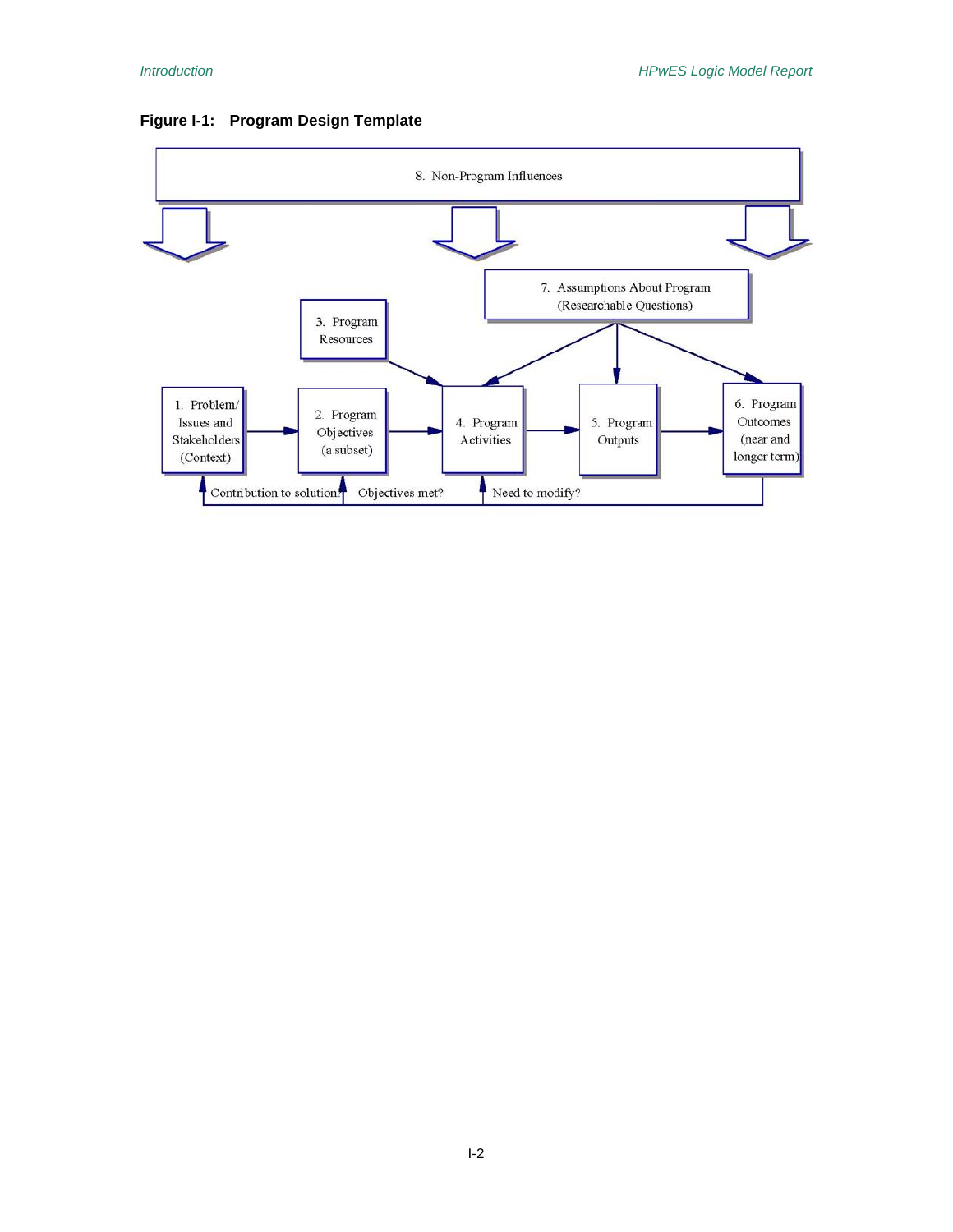### <span id="page-8-0"></span>1 Program Context, Stakeholders, Intent, and Design

This section describes the design of the Home Performance with ENERGY STAR® (HPwES) Program, the goals of the program, and the market barriers the program was designed to address.

### <span id="page-8-1"></span>1.1 Program Description

New York State Energy Research and Development Authority's (NYSERDA's) HPwES Program is an integral part of NYSERDA's energy efficiency program portfolio and a key component of the residential Energy Efficiency Portfolio Standard (EEPS). There are several components of the HPwES Program, all of which are addressed, to some extent, in this logic model report. These components include a market rate HPwES path, an assisted path for income-eligible households and a financing component supported by Green Jobs – Green New York (GJGNY) funding. HPwES can address homes with delivered fuels (oil, propane) using funds from the Regional Green House Gas Initiative (RGGI).

The HPwES Program uses building science and a whole-house approach to identify opportunities to increase the energy efficiency of residential buildings. The program is designed to reduce the energy use in New York's existing one- to four-family housing stock through heating fuel and electricity-related savings. The need for improvements in the building shell and heating systems typically results in cost-effective fuel savings. Energy efficiency improvements promoted by this Program include building shell measures, high efficiency heating and cooling systems, hot-water heaters, ENERGY STAR appliances and lighting, and specific health and safety measures. To encourage customer demand, EEPS funds provide financial incentives to help offset the cost of cost-effective installed measures; however, not all upgrades are eligible for EEPS incentives. All program-qualified upgrades are eligible for GJGNY financing.

Assisted Home Performance with ENERGY STAR (AHPwES) is an income-eligible component of the HPwES Program. AHPwES is designed to reduce the energy burden on households whose income meets eligibility requirements. Households with income equal to or lower than 80% of state or median income (whichever is greater) are eligible for the program. Like market rate HPwES, AHPwES uses building science and a whole-house approach to energy efficiency.

HPwES seeks to increase the long-term durability of New York's existing housing-stock by ensuring quality workmanship within the Program, allowing an opportunity for homeowners to budget accordingly for future upgrades, and decreasing concern of failing equipment. Through AHPwES, local contractors are able to deliver high-quality comprehensive services to segments of the population that might otherwise be unable to afford to make such improvements to their homes.

HPwES addresses how the whole house functions and includes a wide array of eligible measures expected to achieve extensive and long-lasting savings in natural gas, heating fuel, and electricity. For homeowners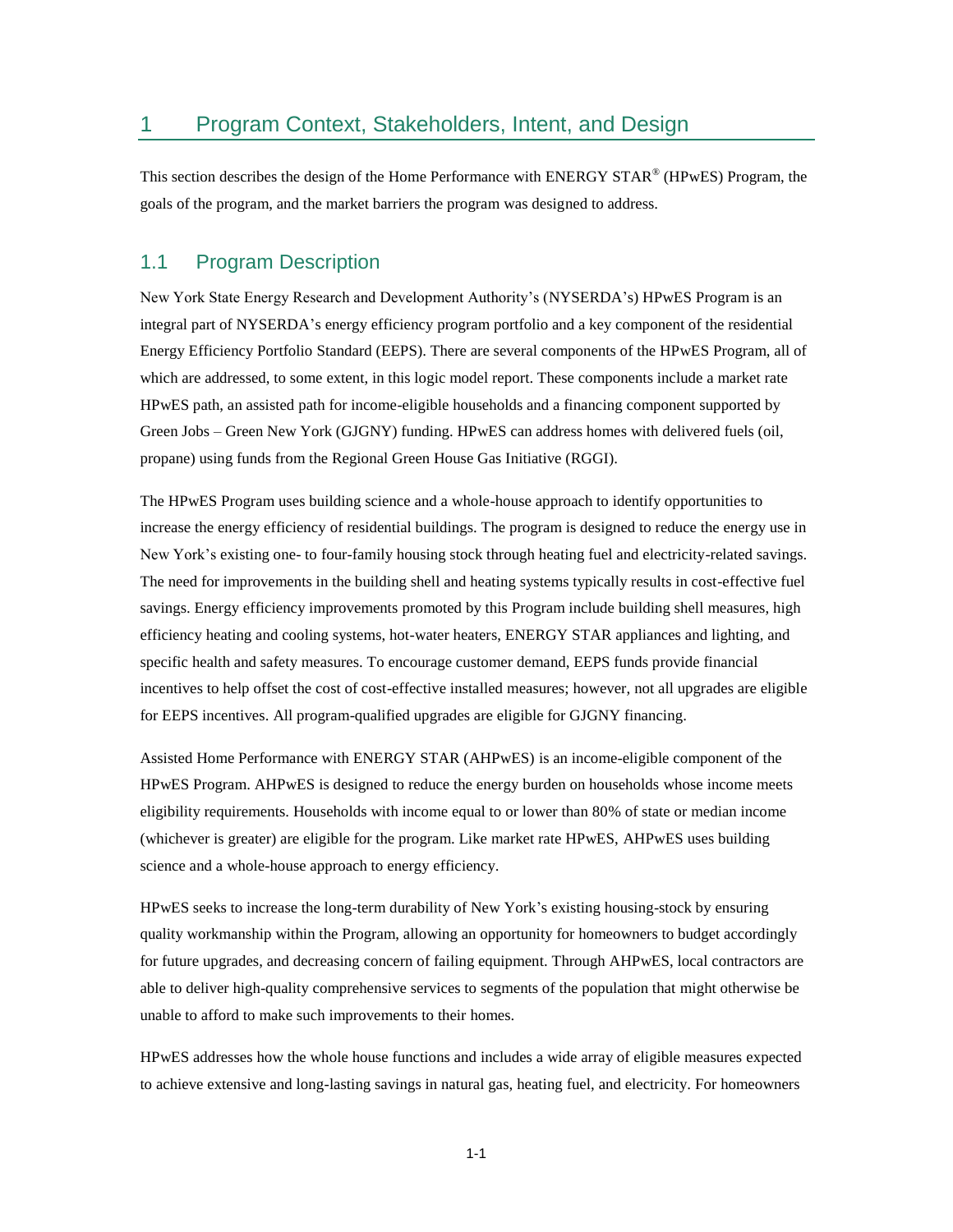who qualify for a free or reduced-cost comprehensive home energy assessment, a contractor takes an inventory of the current home conditions (including diagnostic testing of combustion appliances and blower-door testing for air-infiltration rates) and develops a work scope for proposed improvements, including a cost and energy savings estimate. This comprehensive home energy assessment allows the contractor to recommend improvements that are holistic and maximize the energy savings achieved in every home.

HPwES seeks to transform the whole-house retrofit market by requiring Building Performance Institute (BPI) accreditation for participating contracting firms who then install comprehensive energy-efficient improvements and technologies in one- to four-family homes and low-rise multi-unit residential buildings.<sup>1</sup> This requirement is expected to increase the supply of highly qualified whole house contractors and increase the likelihood that such projects are completed with an eye toward maximizing both energy savings and resident health and safety. HPwES is complemented by an aggressive workforce development initiative that strengthens the Program delivery infrastructure through the training and certification of technicians and accreditation of contracting firms through BPI. Marketing, outreach, and education are expected to help spur customer demand.

HPwES projects also address residential health and safety issues pertaining to indoor air pollutants, focusing on carbon monoxide and other pollutants associated with combustion appliances, ventilation, and moisture control. Addressing health and safety issues is expected to increase the long-term durability of New York's housing stock and protect the health of future residents by addressing common ventilation and moisture problems.

### <span id="page-9-0"></span>1.2 Barriers

 $\overline{\phantom{a}}$ 

The barriers to building and expanding the market for whole house energy upgrades like those promoted by the HPwES program include technological, economic, information, and institutional barriers [\(Table](#page-10-1) 1-1).<sup>2</sup>

 $1 -$  Low-rise multi-unit residential buildings are residential structures up to three stories or less with up to eight units that are constructed using building techniques common to 1- to 4- family homes and can be served by residential scale heating equipment with a maximum rating of 300,000 Btus.

<sup>&</sup>lt;sup>2</sup> *Home Performance with ENERGY STAR Program Logic Model Report*, Prepared by GDS Associates, Inc., December 2010.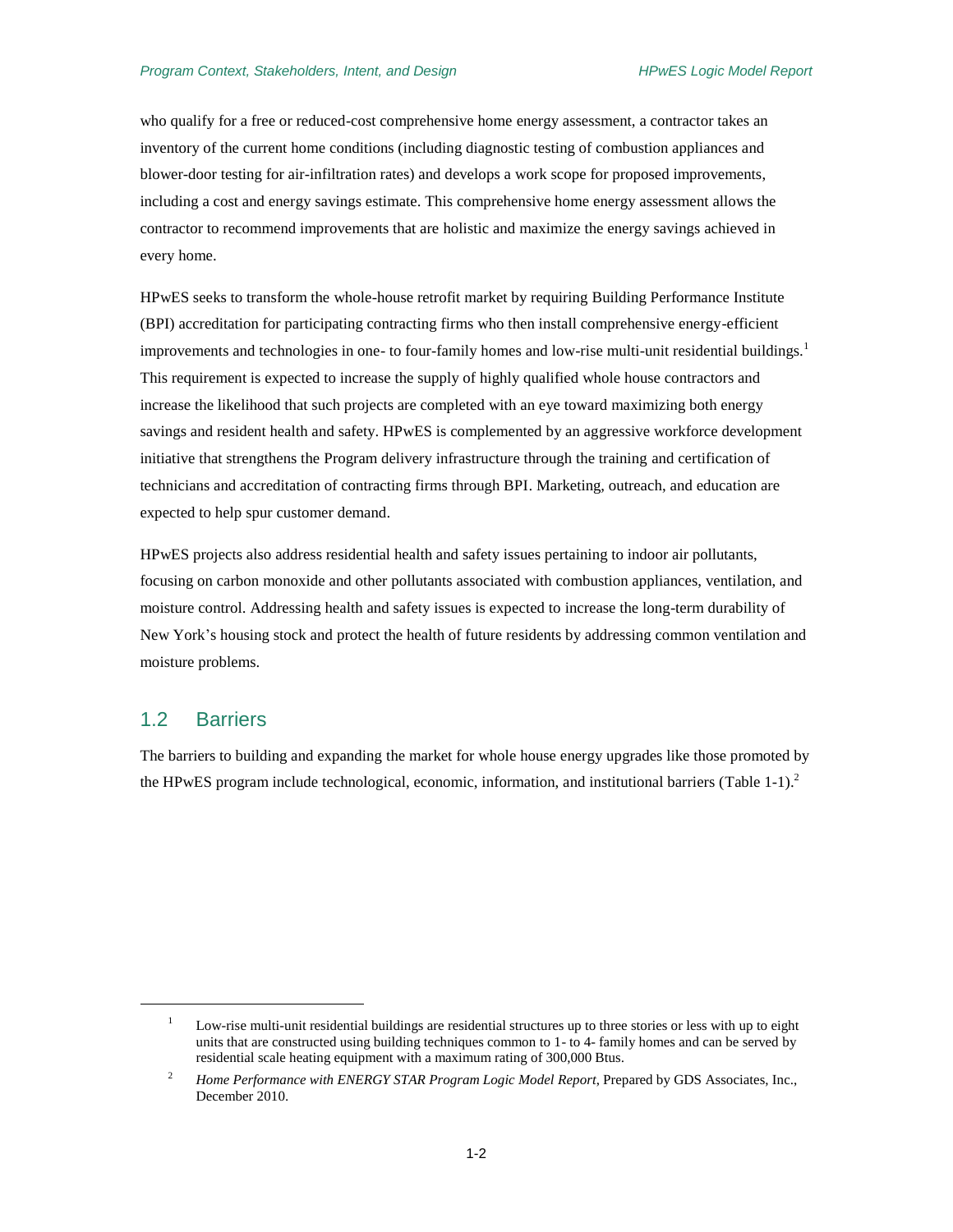|    | <b>Problem Area and Barrier Details</b>                                                          | Affected and/or Involved Group(s)            |
|----|--------------------------------------------------------------------------------------------------|----------------------------------------------|
| 1. | <b>Market Barriers</b>                                                                           |                                              |
|    | Lack of trained whole house energy upgrade<br>contractors                                        | Contractors                                  |
|    | Lack of customer demand for energy efficiency<br>upgrades                                        | <b>Residential Customers</b>                 |
|    | Lack of trust in residential contractors                                                         | <b>Residential Customers</b>                 |
|    | Cost of energy efficiency upgrades for homeowners                                                | <b>Residential Customers</b>                 |
|    | Competing priorities for limited home improvement<br>dollars                                     | <b>Residential Customers</b>                 |
|    | Specialized and fractured residential contracting market<br>limits "house as a system" knowledge | <b>Contractors and Residential Customers</b> |
| 2. | <b>Economic Barriers</b>                                                                         |                                              |
|    | Upfront project costs                                                                            | <b>Residential Customers</b>                 |
|    | Uncertainty that the value of BPI certification and<br>accreditation is greater than the cost    | <b>Contractors and Contracting Firms</b>     |
|    | Uncertainty that value of energy upgrades will be<br>realized                                    | <b>Residential Customers</b>                 |
|    | Limited access to attractive financing                                                           | <b>Contractors and Residential Customers</b> |
| 3. | <b>Informational Barriers</b>                                                                    |                                              |
|    | Lack of awareness of benefits of energy efficiency<br>upgrades                                   | <b>Residential Customers</b>                 |
|    | Lack of awareness of rebates and financing that can<br>offset the cost of projects               | <b>Residential customers</b>                 |
|    | Lack of awareness of the value of hiring BPI accredited<br>firms                                 | <b>Residential customers</b>                 |
|    | Conflicting bids, scopes of work, and cost estimates<br>from BPI/non-BPI contractors             | <b>Contractors and Residential Customers</b> |
|    | Presence of competing utility rebates that create<br>confusion                                   | <b>Contractors and Residential Customers</b> |

### <span id="page-10-1"></span>**Table 1-1: Problems to be Addressed by NYSERDA's HPwES Program**

# <span id="page-10-0"></span>1.3 Program Stakeholders

The stakeholders in the HPwES Program include a range of organizations, from trade allies and utilities to financial service providers:<sup>3</sup>

- NYSERDA's HPwES Program Implementation, Marketing, Quality Assurance Contractors
- NYSERDA's HPwES Contractors

 $\overline{\phantom{a}}$ 

<sup>3</sup> *Program Implementation Services for Residential Programs Request for Proposal 2470*.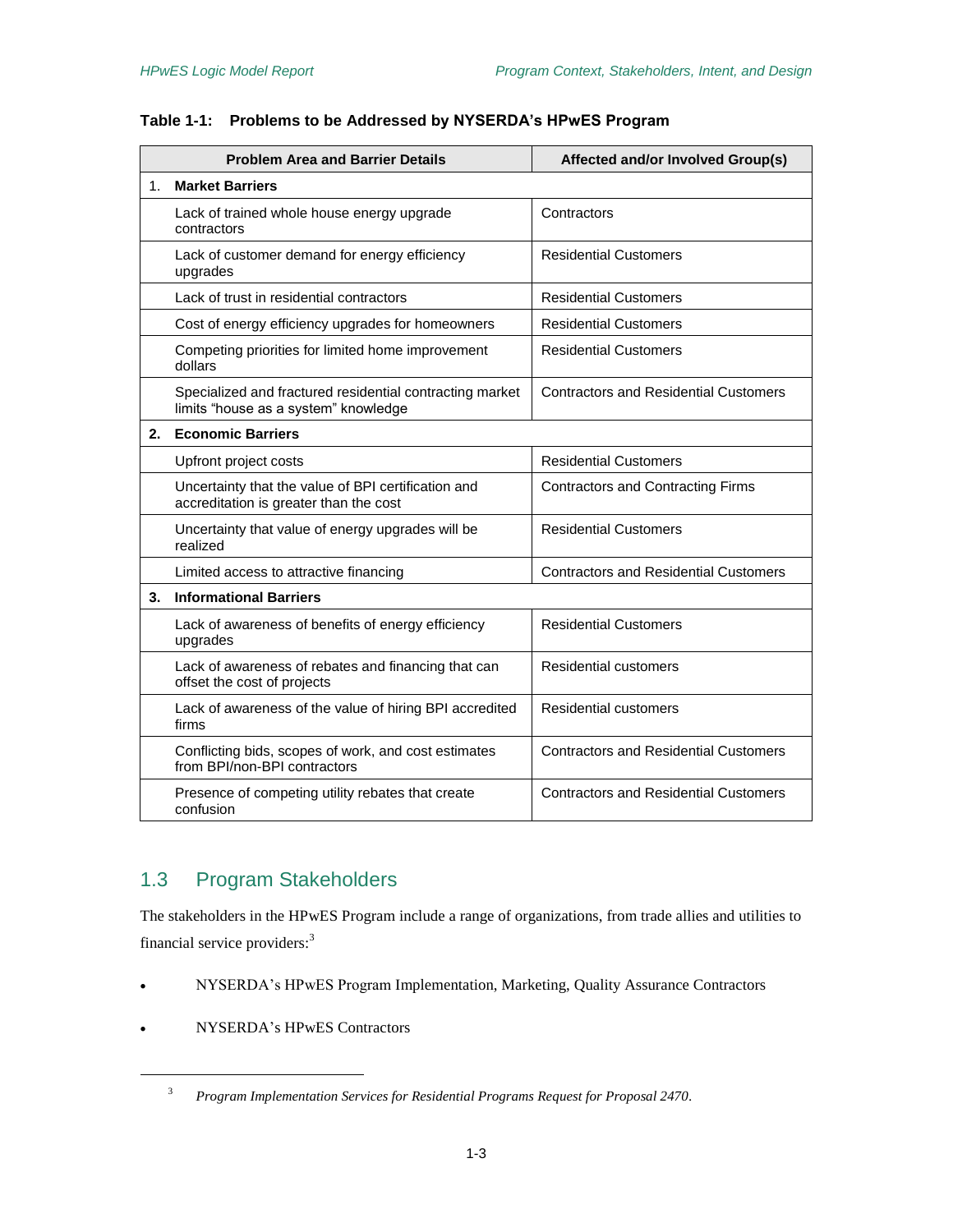- DOE/EPA
- Suppliers of energy modeling software
- NYSERDA-sponsored Clean Energy Training Program providers
- NYSERDA's Financing Contractors/Partners currently Energy Finance Solutions and Concord Servicing Corporation, New York Energy \$mart Loan Fund Participating Lenders, and participating AHPwES lenders
- Building Performance Institute (BPI)
- Trade ally organizations i.e., the Building Performance Contractors Association of New York State and Efficiency First
- New York State Weatherization Director's Association (NYSWDA)
- Economic Development Growth Extension (EDGE) Contractors
- Green Jobs Green New York Community Outreach Coordinators and other Community Based Organizations
- New York utilities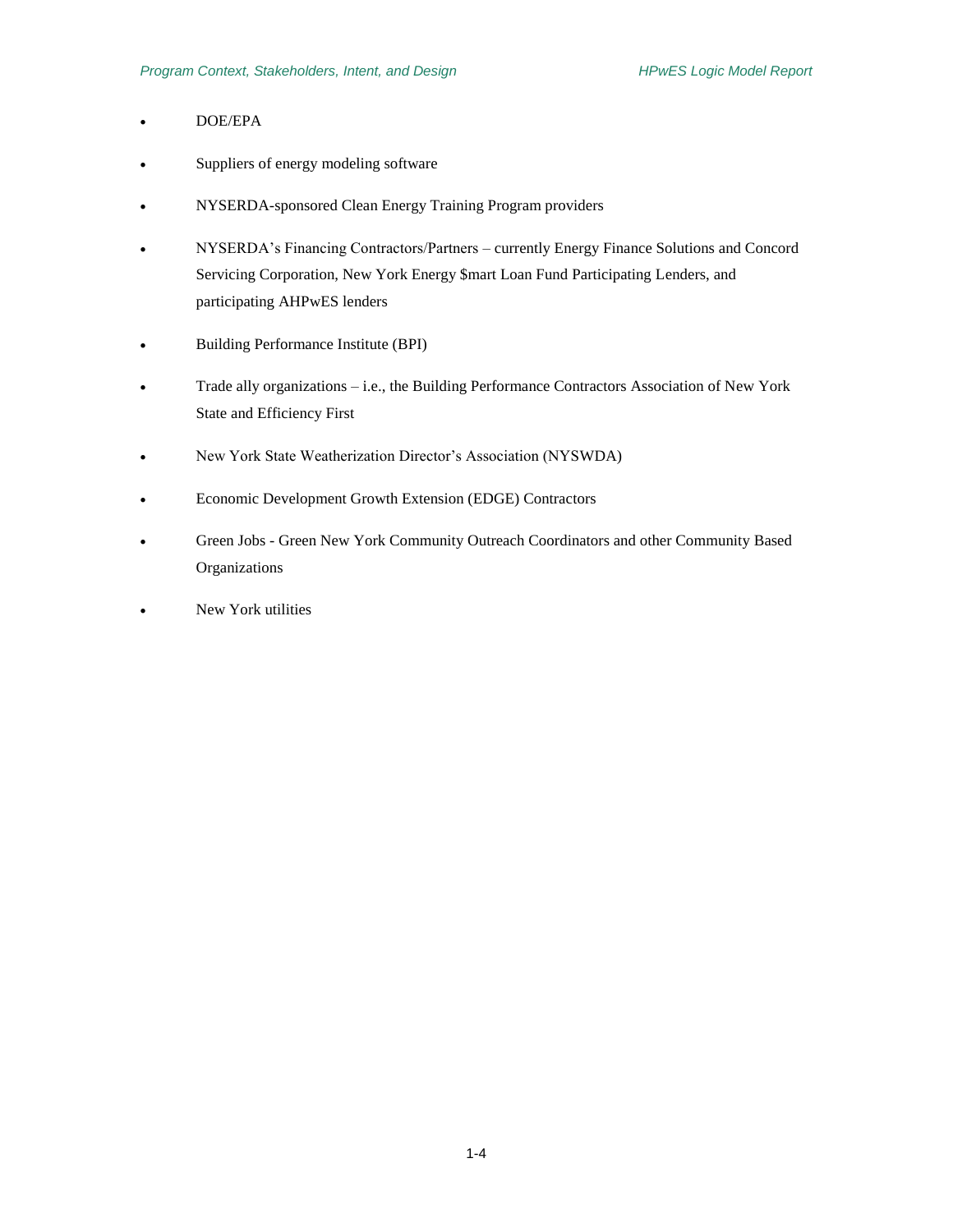# <span id="page-12-0"></span>2 Program Objectives

The HPwES program operates with the long-term objective of transforming the market for residential energy efficiency by increasing the supply of highly qualified contractors trained in building science approaches most likely to maximize the energy savings potential from qualified projects. In addition, program marketing paired with incentives and attractive financing are expected to create demand for the services of program-qualified contractors.

The long-term goals for the HPwES Program are to:

- 1. Create a market-based system of supply and demand that supports the renovation of existing homes toward greater energy efficiency using a "house-as-a-system" approach.
- 2. Enhance the capacity of the market to supply "one-stop shop" services for comprehensive energy efficiency for one- to four-family homes.
- 3. Improve the quality of residential energy efficiency installations through a whole house approach emphasizing the "house-as-a-system" approach and high quality installation techniques.
- 4. Develop a network of BPI-certified contractors (and accredited contracting firms) that market, sell, and provide comprehensive "house-as-a-system" energy assessments and services that focus on increasing the health, safety, durability, comfort, and energy efficiency of existing one-to-four family homes.
- 5. Lessen the burden imposed by energy consumption and other utility-related costs with a significant emphasis on providing this benefit for low- to moderate-income residents.
- 6. Create sustainable energy savings and environmental benefits.

### <span id="page-12-1"></span>2.1 Program Timeline and Status

The following timeline displays primary funding sources over the 12 years that the HPwES program has operated [\(Figure 2-1\)](#page-13-0). SBC II and III funding supported HPwES and AHPwES from program inception in 2001 through 2012. EEPS I and EEPS II funding has also funded the program since 2010. EEPS II is scheduled to provide funding to HPwES through 2015. Starting in 2011, RGGI funding enhanced services for homes heated with oil or propane, and starting in 2010, GJGNY funding (a subset of RGGI funding) began funding free or reduced cost comprehensive assessments to homeowners in New York and financing to HPwES and AHPwES projects.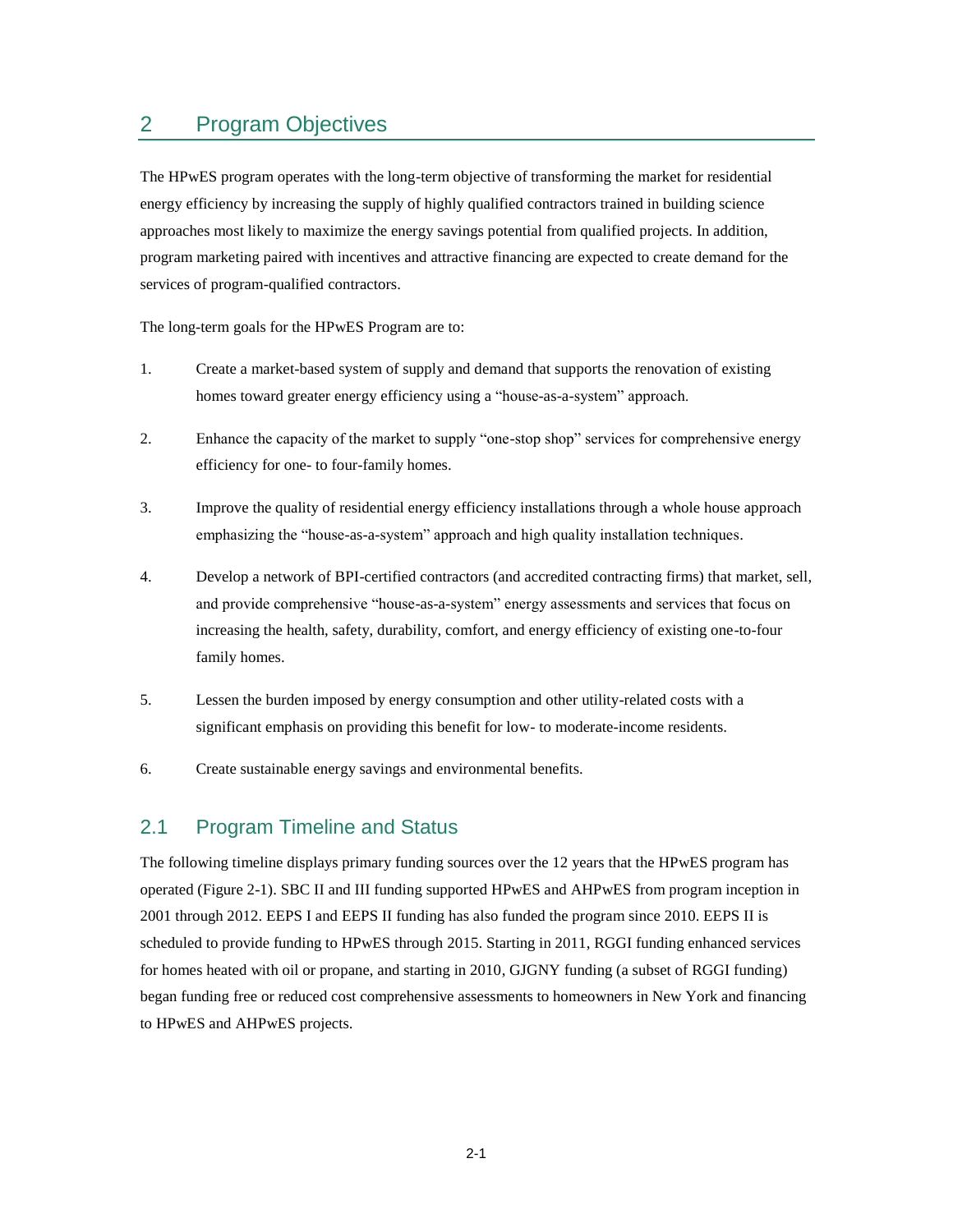$\overline{a}$ 

### <span id="page-13-0"></span>**Figure 2-1: HPwES Timeline with Funding Sources<sup>4</sup>**



HPwES is a mature program, having operated continuously since 2001. The number of HPwES projects steadily increased year over year until 2012, when the annual number of projects dropped below 6,000 [\(Figure 2-2\)](#page-13-1).



#### <span id="page-13-1"></span>**Figure 2-2: Number of Projects by Year**

<sup>&</sup>lt;sup>4</sup> HPwES access to specific funding sources differs somewhat from when each source was allocated to NYSERDA. HPwES started using EEPS I natural gas funding in May 2010, EEPS I electric funding in August 2011, RGGI funding in February 2011, GJGNY funding in November 2010, and EEPS II funding in January 2012.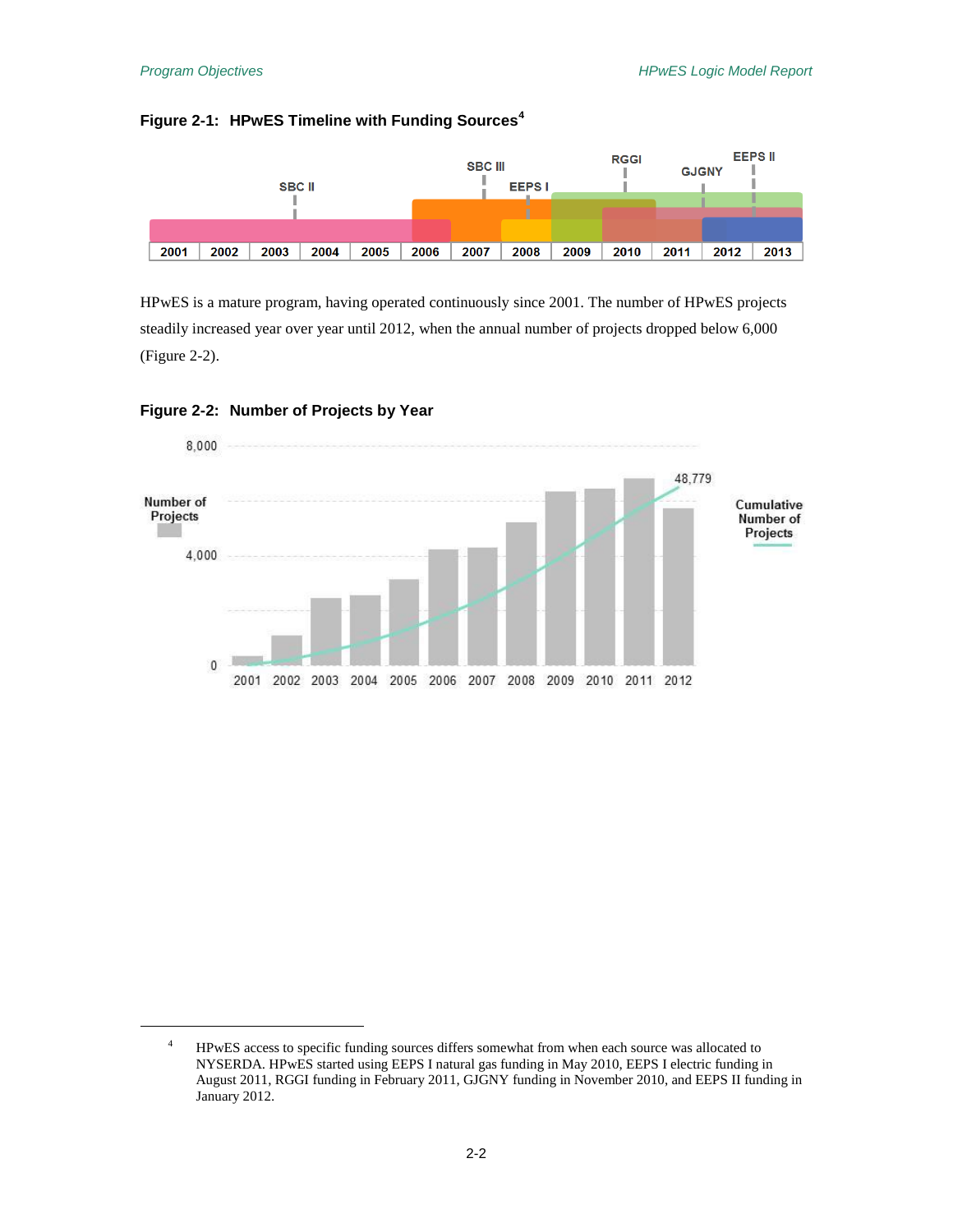## <span id="page-14-0"></span>3 Resources

The ability of the HPwES Program to accomplish the outputs and outcomes likely to result in the program reaching its ultimate goals is dependent on the level, quality, and effectiveness of inputs that go into these efforts. Program budget resources are presented in [Table 3-1,](#page-14-1) while other program resources are presented in [Table 3-2.](#page-14-2)

As visible in [Table 3-1,](#page-14-1) the program budget for HPwES is comprised of funding from a variety of sources: SBC III, EEPS I, EEPS II, for a total of approximately \$223.4 million through December 31, 2015. In addition, the HPwES program leverages quarterly allocations from RGGI auctions. In 2013 these allocations totaled nearly \$4.5 million for HPwES and just over \$6 million for AHPwES. RGGI funds help support incentives for bulk fuel efficiency measures and a GJGNY Residential program that offers customers free or reduced cost CHEA and low-interest financing to fund qualifying measures/projects.

See [Table 3-1](#page-14-1) for a detailed breakout of funding sources.

### <span id="page-14-1"></span>**Table 3-1: Home Performance with ENERGY STAR® Program Budget Allocation (\$ millions)**

Sources: System Benefits Charge, Operating Plan for New York Energy \$mart<sup>SM</sup> Programs (July 1, 2006-December 31, 2011) As Amended February 28, 2011 (revised April 2011); NYSERDA, New York's System Benefits Charge Programs Evaluation and Status Report, Year Ending December 31, 2011, March 2012 (Revised April 2012); Public Service Commission, Order Modifying Budgets and Targets for Energy Efficiency Portfolio Standard Programs and Providing Funding for Combined Heat and Power and Workforce Development Initiatives, December 17, 2012.

| <b>Funding Source</b>                  | <b>SBC III</b> | <b>EEPS I</b><br><b>Electric</b> | <b>EEPS I</b><br>Gas | <b>EEPS II</b><br><b>Electric</b> | <b>EEPS II</b><br>Gas | <b>Total</b> |
|----------------------------------------|----------------|----------------------------------|----------------------|-----------------------------------|-----------------------|--------------|
| Market                                 | \$40.7         | \$1.8                            | \$21.7               | \$17.2                            | \$52.3                | \$133.7      |
| Assisted                               | \$47.9         | \$0.9                            | \$8.0                | \$7.8                             | \$25.1                | \$89.7       |
| <b>Total Program by Funding Source</b> | \$88.6         | \$2.7                            | \$29.7               | \$25.0                            | \$77.4                | \$223.4      |

### <span id="page-14-2"></span>**Table 3-2: Program Resources**

| <b>Funding</b>                                                                                                                                    |           |
|---------------------------------------------------------------------------------------------------------------------------------------------------|-----------|
| • SBC, EEPS, and RGGI funding for the incentive pool incentives, including HEMI incentives<br>• RGGI funding for GJGNY CHEA and project financing |           |
| <b>NYSERDA Staff Resources</b>                                                                                                                    |           |
| • Staff experience and expertise<br>• Experience of implementation contractor                                                                     |           |
|                                                                                                                                                   | Continued |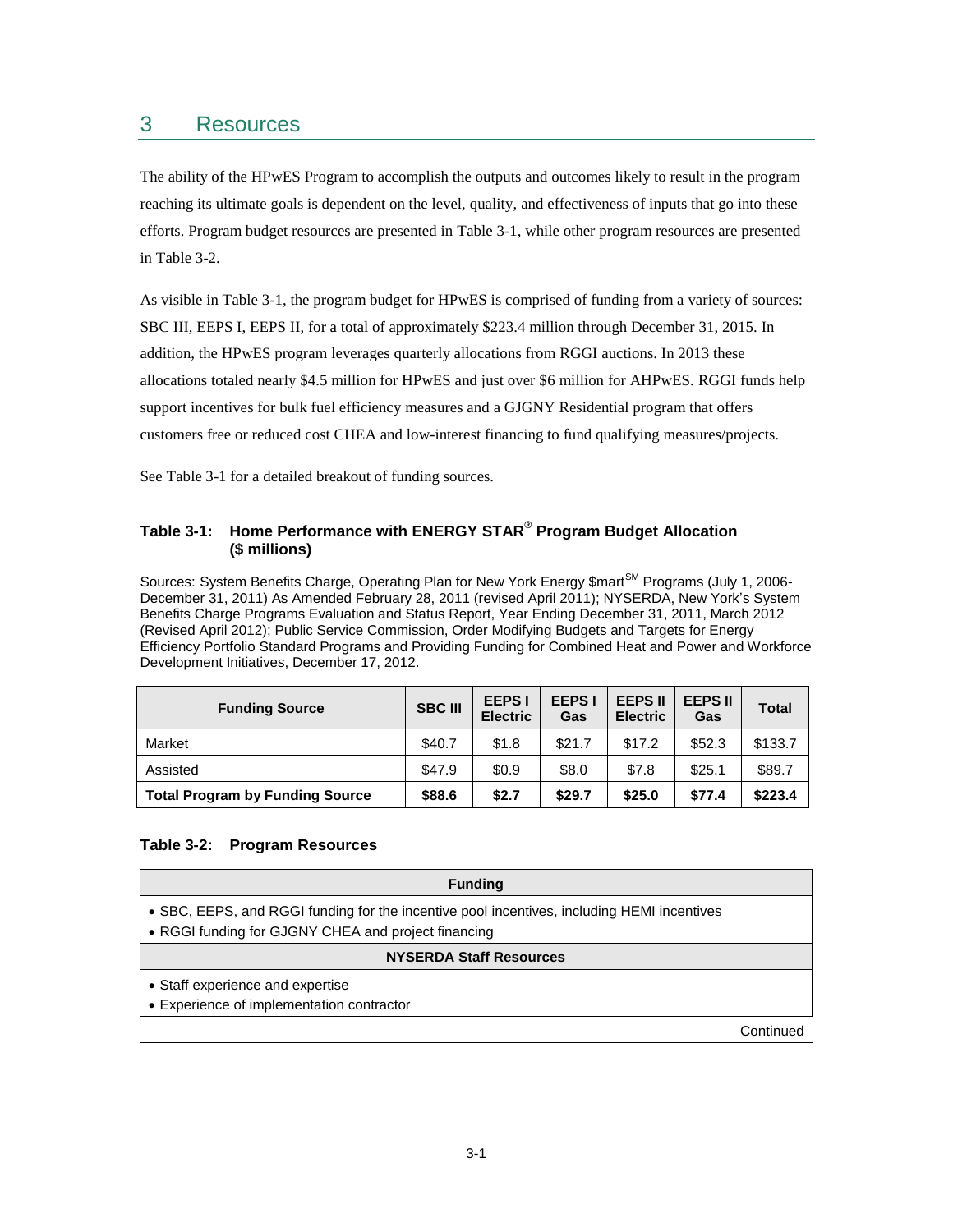#### **External Resources**

- BPI contractor training expertise
- Cadre of BPI-certified contractors and accredited firms capable of delivering high quality programqualified projects
- The national Home Performance with ENERGY STAR program
- Local and national ENERGY STAR promotion activities
- Utility programs in the National Grid, ConEd, Central Hudson and other New York service territories
- Expertise of stakeholder groups, including the Building Performance Contractors Association, Efficiency First, Creating an Industry Working Group

#### **Intangible Resources**

- Green Bank
- Existing awareness of and engagement with NYSERDA programs among market actors
- Existing awareness of energy efficiency program incentives among New York homeowners
- Political support for energy efficiency, clean energy, and carbon emissions reduction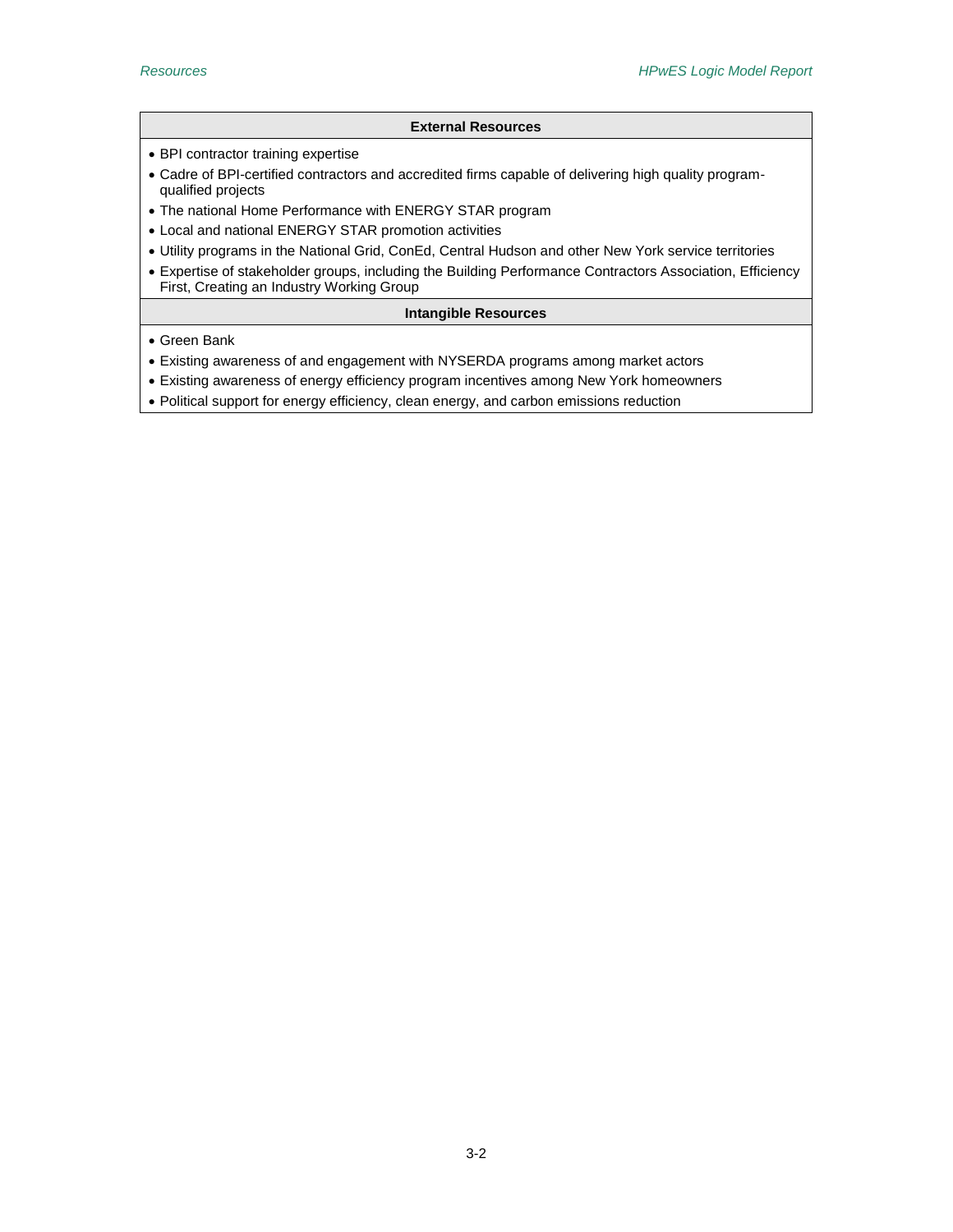### <span id="page-16-0"></span>4 Activities

Activities within NYSERDA's Home Performance with ENERGY STAR<sup>®</sup> Program have been designed to work strategically with demand-side, mid-market, and infrastructure market actors to help address key barriers. The program is intended to incentivize the installation of eligible energy efficiency measures designed to increase the energy efficiency of existing buildings. Additions, gut rehabs, substantial renovations, conversion of unconditioned space into conditioned space, or energy improvements required by residential building code are not eligible for HPwES.

According to NYSERDA's *Contractor Resource Manual*, the objectives of the HPwES program are to enhance the delivery of building performance services and use state-of-the-art diagnostic tools and building science principles to cost-effectively reduce energy consumption, while simultaneously addressing health issues pertaining to indoor air quality, ventilation, and moisture control. NYSERDA provides technical, financial, and marketing support to participating contractors, and specific incentives and reimbursements for contractors encouraging a variety of activities desired by the program. A complete list of contractor incentives is included in [Table 4-1: Contractor Incentives and Reimbursements.](#page-16-1)

| <b>Name</b>                                                     | <b>Rationale</b>                                                                                                                                                                                                                                                                                                     |
|-----------------------------------------------------------------|----------------------------------------------------------------------------------------------------------------------------------------------------------------------------------------------------------------------------------------------------------------------------------------------------------------------|
| Comprehensive Home<br><b>Energy Assessment</b><br>Reimbursement | Offsets the time required to conduct comprehensive assessments necessary<br>to identify jobs that are more cost-effective for the customer and more<br>profitable for the contractor. Encourages contractors to offer these services<br>and customers to request them by reducing the cost involved to both parties. |
| <b>Advanced Modeling</b><br>Incentive                           | Makes it beneficial for contractors to model the home using program-approved<br>software and to incorporate the whole house model into their business<br>successfully.                                                                                                                                               |
| Referral Incentive                                              | Encourages referrals among BPI-certified contractors with different specialist<br>certifications.                                                                                                                                                                                                                    |
| <b>Electric Reduction</b><br>Incentive                          | Encourages contractors to suggest energy-efficient appliance replacement as<br>part of the program-qualified scope of work.                                                                                                                                                                                          |
| Equipment Incentive                                             | Offsets the cost of equipment necessary to perform advanced diagnostics.                                                                                                                                                                                                                                             |
| <b>BPI Certification</b><br>Reimbursement<br>Incentive          | Encourages contractors to obtain their BPI certification and to renew existing<br>certifications.                                                                                                                                                                                                                    |
| Company BPI<br>Accreditation                                    | Offsets the cost of obtaining and maintaining BPI accreditation.                                                                                                                                                                                                                                                     |
| Cooperative Advertising                                         | Helps contractors to promote their services while building consumer<br>awareness of HPwES.                                                                                                                                                                                                                           |
| <b>First Completion</b><br>Incentive                            | Encourages new contractors to complete their first project within three months<br>of enrolling in the program.                                                                                                                                                                                                       |
| <b>First Year Production</b><br>Incentive                       | Encourages new contractors to embrace HPwES by offering an incentive to<br>new contractors that meet certain thresholds in project volume or value.                                                                                                                                                                  |

#### <span id="page-16-1"></span>**Table 4-1: Contractor Incentives and Reimbursements**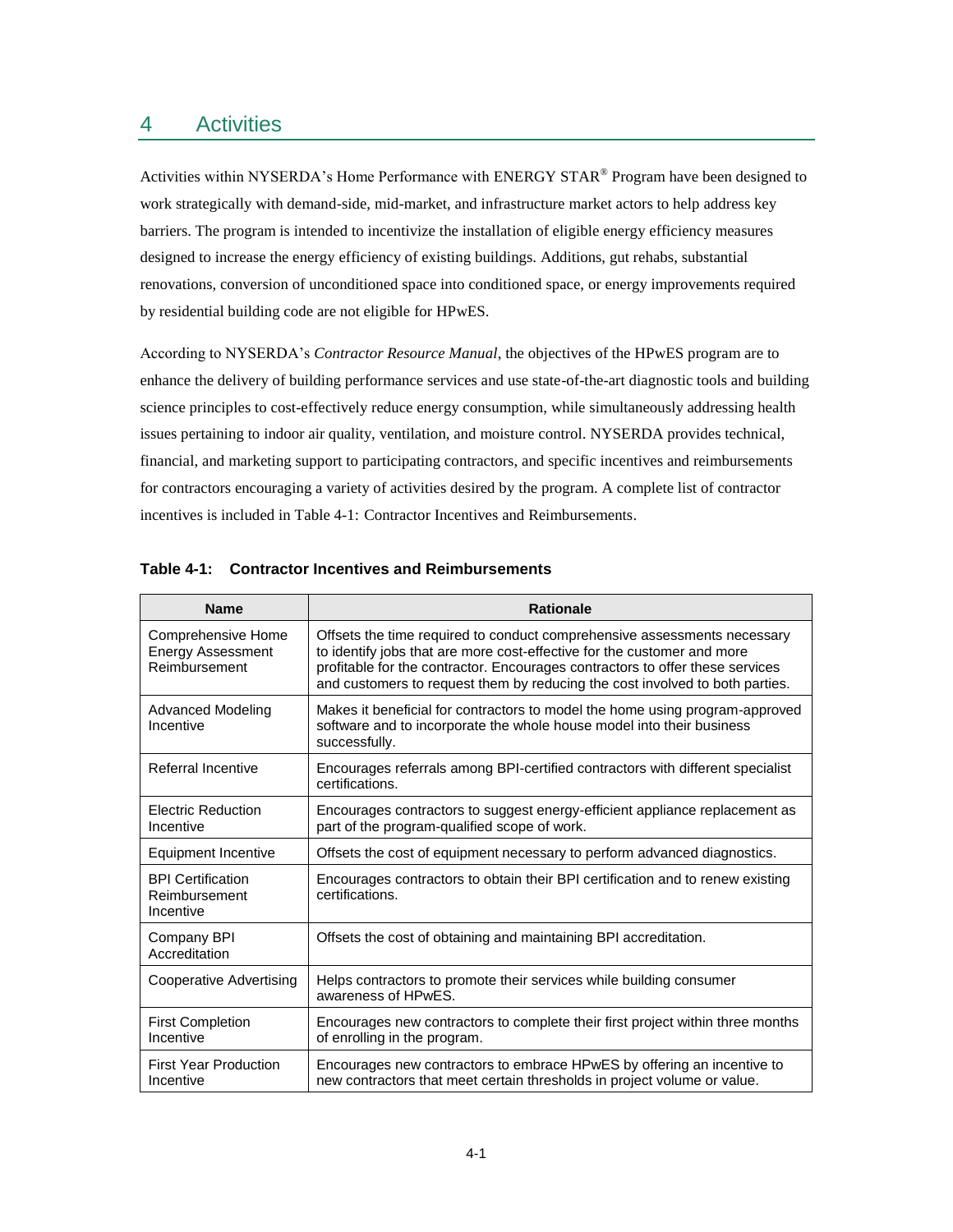$\overline{a}$ 

In addition to the incentives and support provided to contractors directly, participating contractors are able to provide access to financial incentives (including subsidized low interest rate loans) available through NYSERDA to qualified homeowners for the installation of eligible energy efficiency measures. Financial incentives and access to financing encourage consumer investment in building performance services and advanced diagnostics.

Participating contractors contract directly with homeowners of existing one-to-four- family homes to provide advanced building performance services that comply with Program requirements and standards. Ensuring that the delivery channel can provide these services requires that the program support quality training programs and provides support to contractors committed to building science principles. Ensuring that program-supported projects achieve cost-effective energy reduction and that health and safety upgrades are identified and done properly is facilitated by provision of comprehensive home energy assessments and robust QA/QC activities.

Finally, NYSERDA conducts separate marketing and general awareness efforts that are designed to affect the existing homes market by increasing demand for energy efficiency improvement services and equipment.

<span id="page-17-0"></span>

|  |  | Table 4-2: Activities of the Home Performance with ENERGY STAR Program <sup>5</sup> |  |
|--|--|-------------------------------------------------------------------------------------|--|
|--|--|-------------------------------------------------------------------------------------|--|

| Provision of Consumer Financial Incentives (Including Financing)                                                                                                                                                                            |  |  |
|---------------------------------------------------------------------------------------------------------------------------------------------------------------------------------------------------------------------------------------------|--|--|
| Offer financing options for program-qualified home upgrade projects.                                                                                                                                                                        |  |  |
| Provide a High Efficiency Measure Incentive (HEMI) of 10% of the cost of eligible measures up to \$3,000.                                                                                                                                   |  |  |
| Provide low-to moderate-income households with incentives of up to 50% of the costs associated with the<br>installation of eligible measures (up to a maximum of \$5,000 per household or \$10,000 for a two- to four-<br>family building). |  |  |
| <b>Marketing and Outreach Activities</b>                                                                                                                                                                                                    |  |  |
| Provide cooperative advertising incentives to support and leverage contractor advertising and increase<br>awareness of the program among the target market.                                                                                 |  |  |
| Promote HPwES with information about project value and referral to the list of program-qualified<br>contractors.                                                                                                                            |  |  |
| Support constituency-based organizations recruited to promote the program to specific populations in<br>specific geographic areas.                                                                                                          |  |  |
| Continued                                                                                                                                                                                                                                   |  |  |

<sup>5</sup> *Home Performance with ENERGY STAR Program Logic Model Report*, Prepared by GDS Associates, Inc., December 2010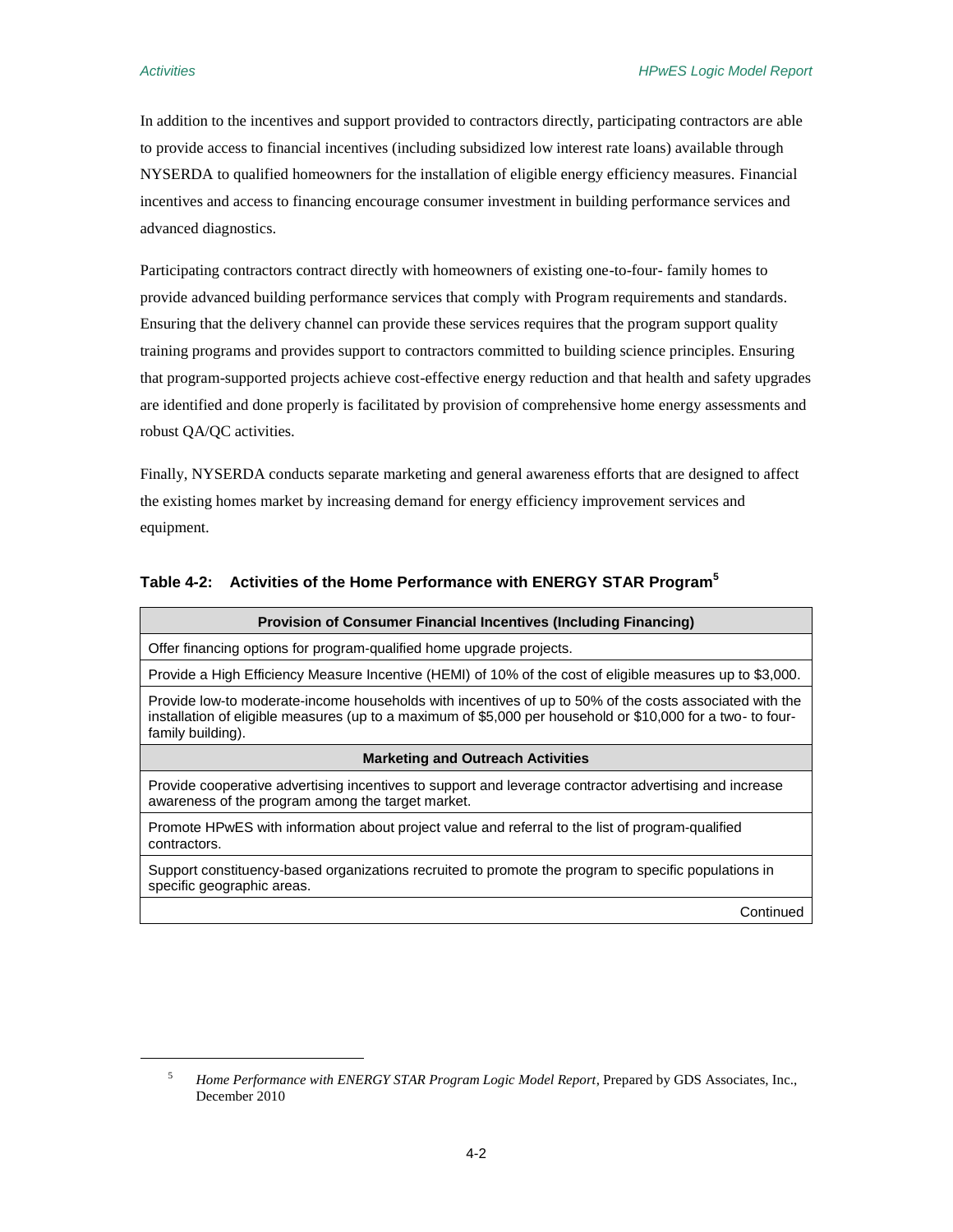#### **Provide Incentives and Other Trade Ally Support**

Offer financial assistance to offset the cost of BPI certification, accreditation, and continuing education.

Offer financial assistance to reduce the cost of diagnostic equipment and approved modeling software, a requirement to participate in the program.

Provide training and support for contractor use of program tracking and modeling software.

#### **Conduct Comprehensive Home Energy Assessments (CHEA)**

Provide payments that offset the contractor costs associated with conducting CHEA.

#### **Quality Control Activities**

Develop and maintain comprehensive QA/QC objectives and procedures, including materials and installation guidelines, as well as standards for quality installation.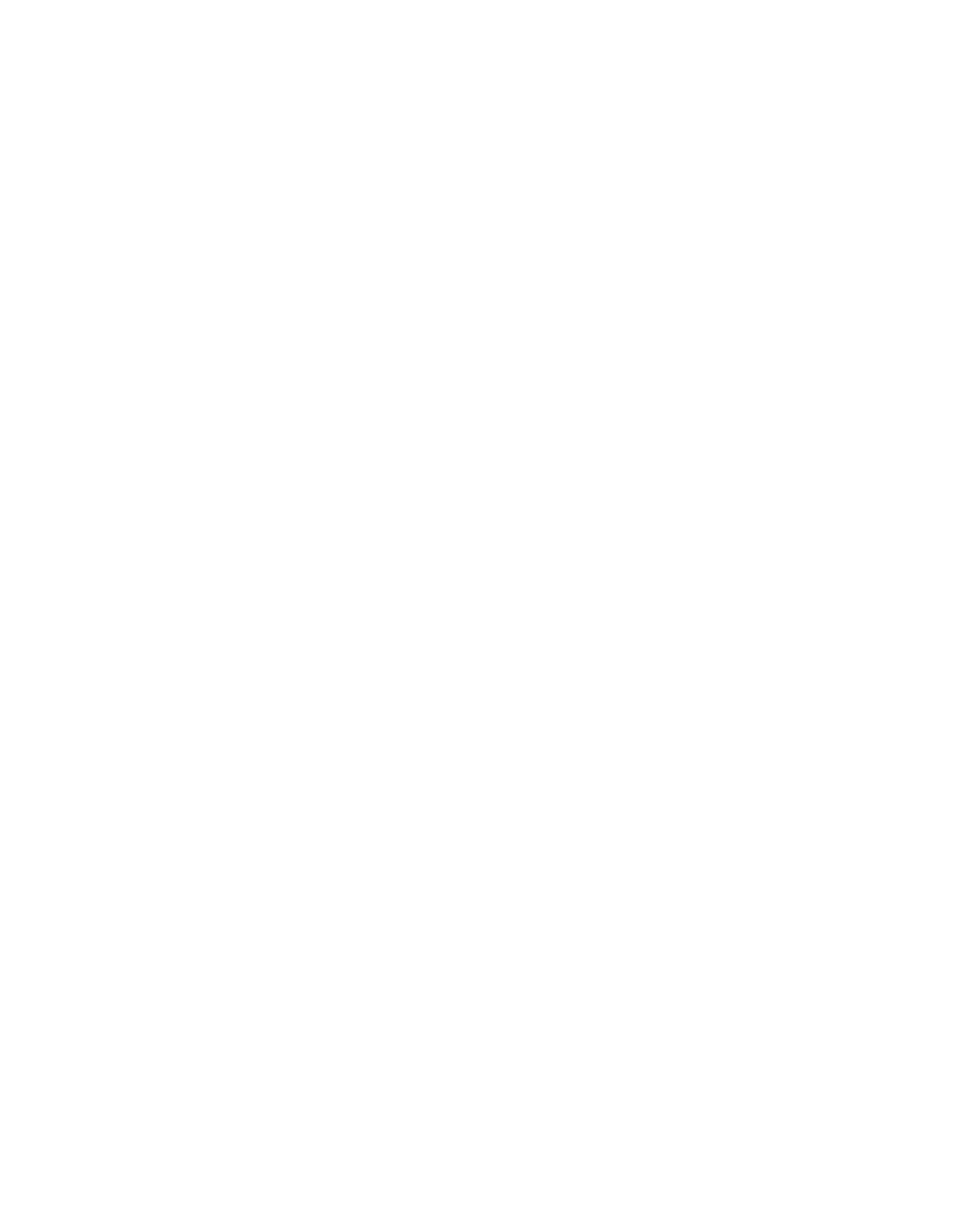## <span id="page-20-0"></span>5 Outputs

This section describes program outputs, program outcomes, and influences that are external to the program and that can facilitate or impede the achievement of a program's outcomes. At the outset, it is important to distinguish between outputs and outcomes. Outputs are the immediate measurable results of program activities. These results are typically easily identified and quantified, often by reviewing program records. Outcomes are the expected market effects of a program. They are anticipated by and frequently the same as program goals and objectives. Outcomes vary depending on the time period being assessed. On a continuum, program activities lead to immediate program outputs that, if successful, collectively work toward achievement of anticipated short-term, intermediate-term, and long-term program outcomes.

This section describes the anticipated immediate results associated with program activities, primarily in a table of outputs with indicators and potential data sources for the indicators (see [Table 5-1\)](#page-20-1).

| Output                                                                                                                                                                                                 | <b>Potential Data Sources</b>                                |  |  |  |
|--------------------------------------------------------------------------------------------------------------------------------------------------------------------------------------------------------|--------------------------------------------------------------|--|--|--|
| <b>Provision of Consumer Financial Incentives (Including Financing)</b>                                                                                                                                |                                                              |  |  |  |
| • Number of projects accessing financing<br>• Dollar value of financing provided                                                                                                                       | CRIS database                                                |  |  |  |
| • Number of projects with HEMI<br>• Type and value of projects with HEMI                                                                                                                               | CRIS database                                                |  |  |  |
| • Number of AHPwES projects<br>• Dollar value of AHP incentives paid<br>• Characteristics of AHP projects                                                                                              | CRIS database                                                |  |  |  |
| <b>Marketing and Outreach</b>                                                                                                                                                                          |                                                              |  |  |  |
| • Dollar value of cooperative advertising incentives; value of<br>leveraged marketing dollars<br>• Number of contractor firms accessing co-op incentives<br>• Where and when co-op advertising is used | Program records<br>Surveys with participating<br>contractors |  |  |  |
| • Number of marketing materials that promote HPwES<br>• Diversity of promotional activities<br>• Value or impressions linked to HPwES target market                                                    | NYSERDA marketing records                                    |  |  |  |
| • Number of contractors included on program website list<br>• Inquiries/web analytics for page                                                                                                         | Program records                                              |  |  |  |
| • Number of CBOs engaged to promote program<br>• Audit-only and program participants affiliated with CBOs                                                                                              | Program records                                              |  |  |  |
|                                                                                                                                                                                                        | Continued                                                    |  |  |  |

#### <span id="page-20-1"></span>**Table 5-1: Outputs, Indicators, and Potential Data Sources**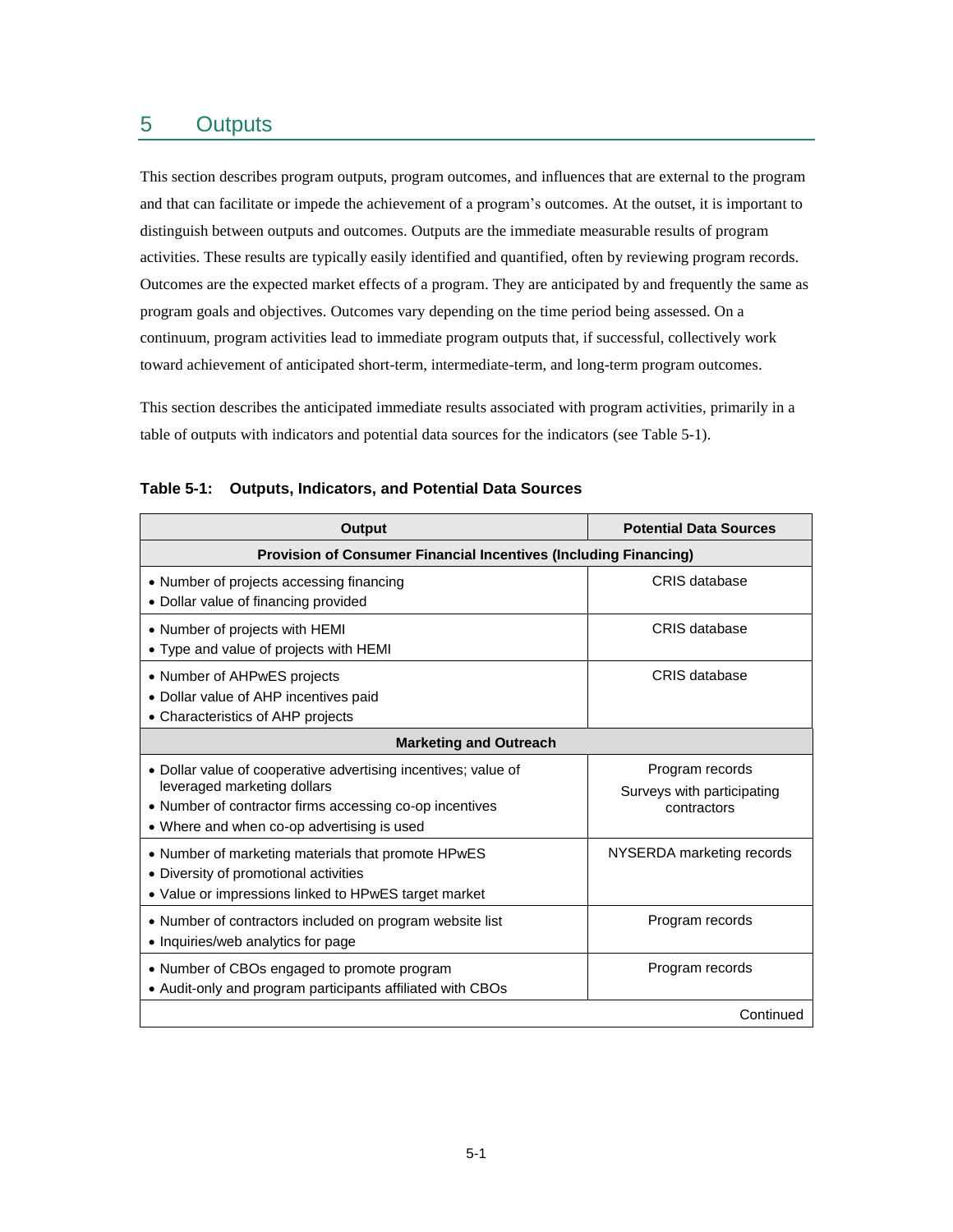| <b>Output</b>                                                                                                                    | <b>Potential Data Sources</b> |  |  |  |
|----------------------------------------------------------------------------------------------------------------------------------|-------------------------------|--|--|--|
| Provide Incentives and Other Trade Ally Support Activities                                                                       |                               |  |  |  |
| • Number and dollar value of training, certification, accreditation, and<br>renewal incentives                                   | Program records               |  |  |  |
| • Number and dollar value of financial assistance for diagnostic<br>equipment<br>• Type of equipment purchased                   | Program records               |  |  |  |
| • Number and type of trade ally training and technical support<br>activities provided by program field representatives           | Program records               |  |  |  |
| <b>Conduct Comprehensive Home Energy Assessments (CHEA)</b>                                                                      |                               |  |  |  |
| • Number of CHEA                                                                                                                 | CRIS                          |  |  |  |
| • Number of CHEA reports<br>• Measures/upgrades identified in CHEA<br>• Health and safety issues identified<br>• Estimated costs | Program records               |  |  |  |
| <b>Quality Control Activities</b>                                                                                                |                               |  |  |  |
| • QC procedures documented                                                                                                       | Program records               |  |  |  |
| • Number of projects inspected<br>• Findings of inspections                                                                      | Program records               |  |  |  |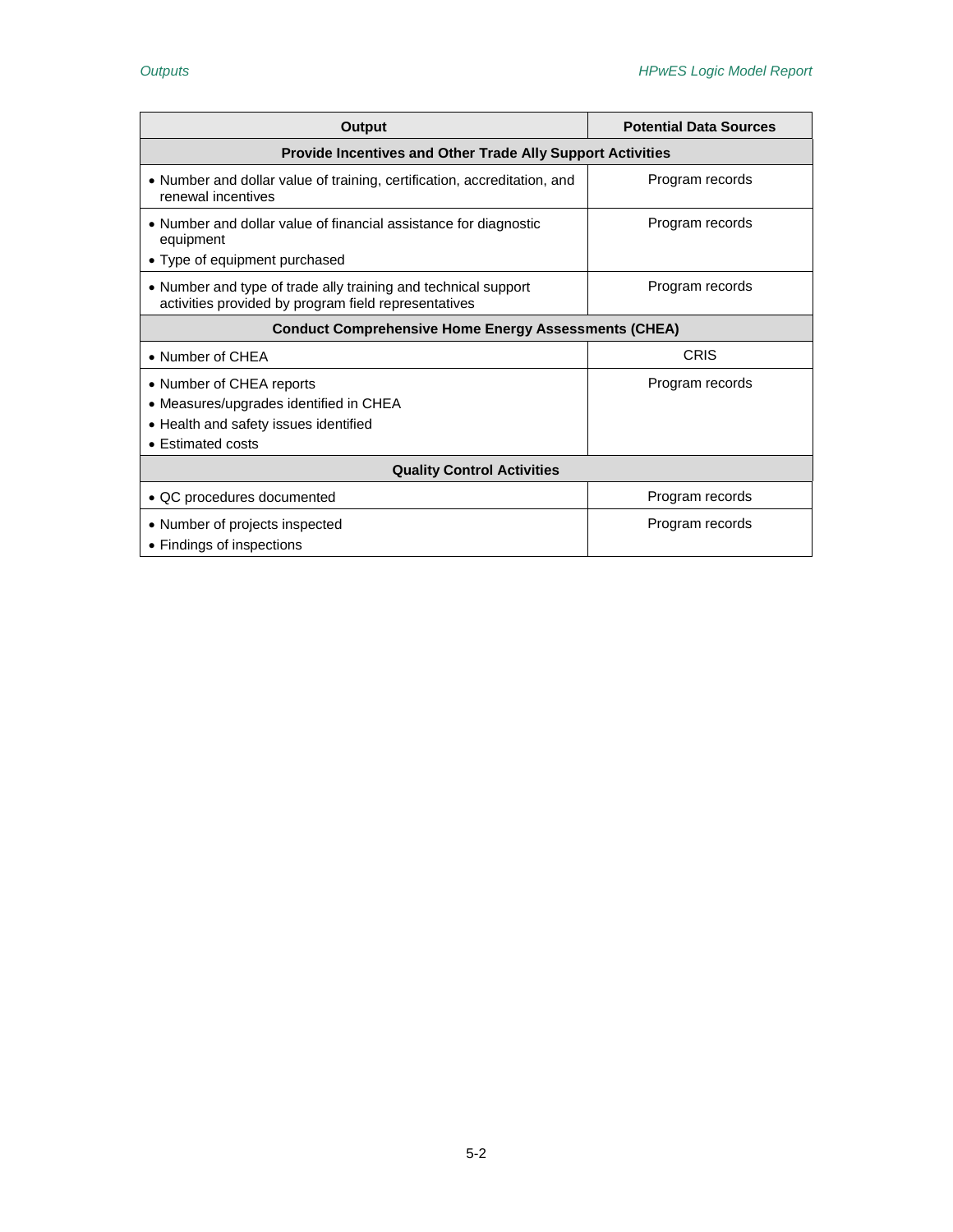# <span id="page-22-0"></span>6 Outcomes and Logic Diagram

This section contains the table of outcomes [\(Table 6-1\)](#page-22-1) including short-term, medium-term, and long-term outcomes, along with the indicators and potential data sources for the indicators. The logic model diagram [\(Figure 6-1\)](#page-26-0) is included at the end of this section.

Outcomes are the less certain theoretical changes that are expected to result from program activities. Outcomes can occur as soon as program activities begin and can continue to occur after a program ends. For the current HPwES Program, we define *short-term* outcomes as those expected to occur before the end of 2014, *intermediate-term* outcomes as those expected to occur in 2015 and 2016, and *long-term* outcomes as any that might be measurable only after the precursor activities, outputs and outcomes have occurred. Thus, long-term outcomes may occur after the end of the program cycle or could reflect the accomplishments of previous program efforts. Program spillover and market effects can occur at any point, but are typically most evident in only when long-term outcomes are measured.

It is important to note that because the HPwES program has operated continuously since 2001, it is possible that indicators of long-term outcomes are starting to occur and that these indicators provide evidence of potential market effects.

| <b>Outcomes</b>                                                                                          | <b>Indicators</b>                                                                                               | Data Sources and Potential<br><b>Collection Approaches</b>            |  |  |  |  |
|----------------------------------------------------------------------------------------------------------|-----------------------------------------------------------------------------------------------------------------|-----------------------------------------------------------------------|--|--|--|--|
| Short-Term/Intermediate Outcomes from Provision of<br><b>Consumer Financial Incentives and Financing</b> |                                                                                                                 |                                                                       |  |  |  |  |
| HPwES-qualified home<br>1.<br>upgrades occur                                                             | • Audit conversion rate<br>• Increasing portion of New York<br>housing stock receiving<br><b>HPwES</b> services | • Program records<br>$\bullet$ Census<br>• Industry reporting         |  |  |  |  |
| Increased installation of<br>2.<br>qualified measures                                                    | • Market share of qualified<br>measures                                                                         | • Surveys or other data from<br>equipment vendors                     |  |  |  |  |
| 3. HPwES projects accessible<br>to more households                                                       | • Diversity of applicants in<br>income and education levels                                                     | • Program records<br>• Participant, audit-only, and<br>market surveys |  |  |  |  |
|                                                                                                          | Short-Term/Intermediate Outcomes from Marketing and Outreach Activities                                         |                                                                       |  |  |  |  |
| 4. Program affiliated<br>contractors reach<br>prospective homeowners                                     | • Number and value of projects<br>• Referral rate for contractors<br>that tap co-op dollars                     | • Interviews with participating<br>contractors                        |  |  |  |  |
| 5. New York homeowners<br>aware of HPwES                                                                 | • Awareness of program brand<br>or service                                                                      | • Surveys of participant and<br>nonparticipant households             |  |  |  |  |
|                                                                                                          |                                                                                                                 | Continued                                                             |  |  |  |  |

### <span id="page-22-1"></span>**Table 6-1: Outcomes, Indicators, and Potential Data Sources**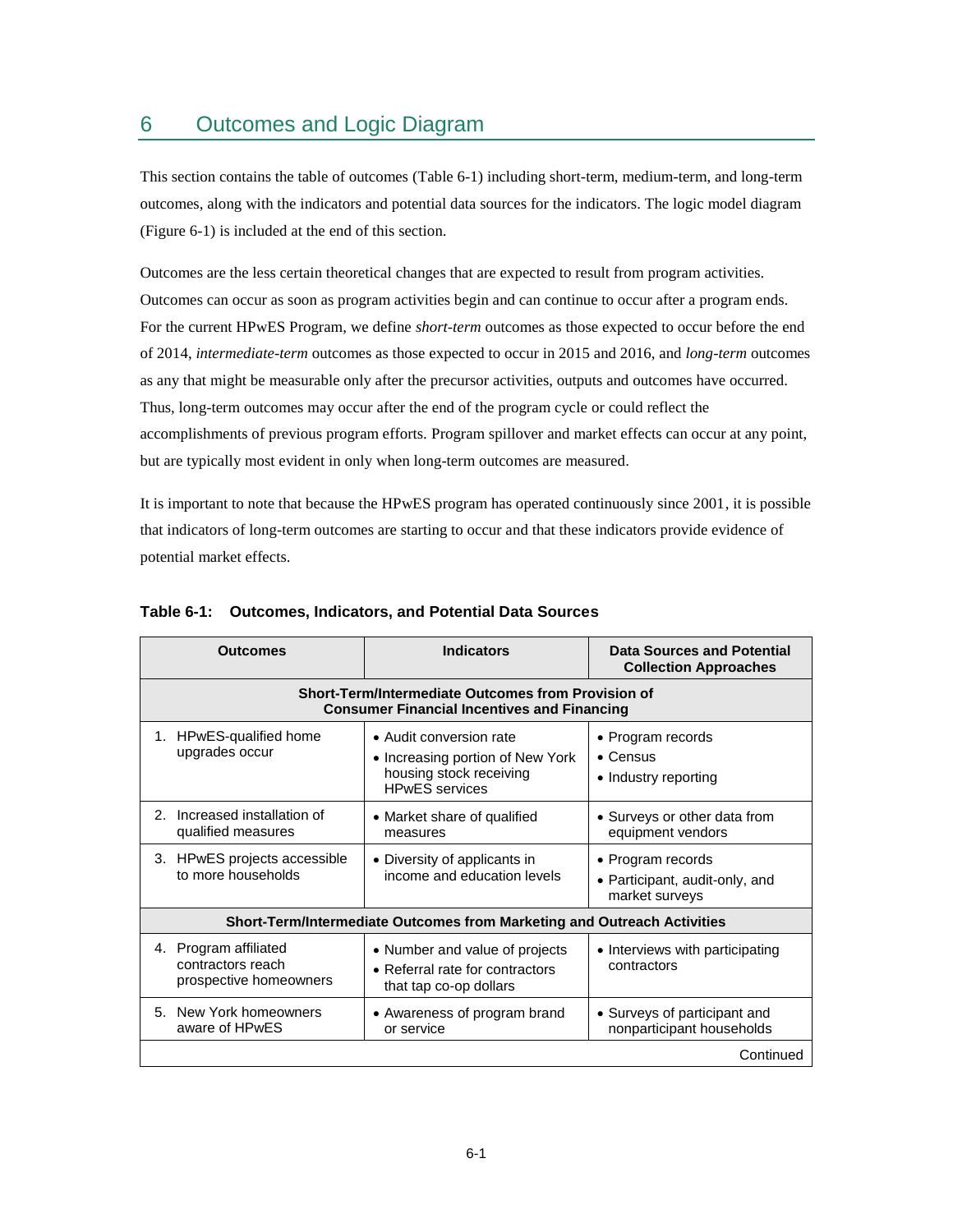<span id="page-23-4"></span><span id="page-23-3"></span><span id="page-23-2"></span><span id="page-23-1"></span><span id="page-23-0"></span>

| Outcomes                                                                                                                   | <b>Indicators</b>                                                                                                                                                                                      | <b>Data Sources and Potential</b><br><b>Collection Approaches</b>                                                                     |  |
|----------------------------------------------------------------------------------------------------------------------------|--------------------------------------------------------------------------------------------------------------------------------------------------------------------------------------------------------|---------------------------------------------------------------------------------------------------------------------------------------|--|
| Short-Term/Intermediate Outcomes from Incentives and Other Trade Ally Support Activities                                   |                                                                                                                                                                                                        |                                                                                                                                       |  |
| 6. Program affiliated<br>contractors value their<br>affiliation with HPwES                                                 | • Program affiliated contractor<br>tenure<br>• Project volume<br>• Expectations for future<br>participation                                                                                            | • Program records<br>• Contractor surveys                                                                                             |  |
| 7. Certified contractors value<br><b>BPI</b> certification                                                                 | • Certification/accreditation<br>status, intention to maintain<br>certification<br>• Profitability of HPwES projects<br>• Increasing portion of<br>accredited firms' technicians<br>with certification | • Participating and<br>nonparticipating contractor<br>surveys                                                                         |  |
| 8. Increases in HPwES project<br>volume demonstrates<br>viability of services                                              | • Affiliated contractors routinely<br>offer HP; represent an<br>increasing portion of business                                                                                                         | • Surveys of participating<br>contracting firms                                                                                       |  |
| 9. Firms expand capacity or<br>geography                                                                                   | • Firms accessing incentives to<br>add capacity or expand into<br>new geographic areas<br>• Tenure of firms                                                                                            | • Program records<br>• Surveys of participating<br>contracting firms                                                                  |  |
| Short-Term/Intermediate Outcomes from Comprehensive Home Energy Assessments                                                |                                                                                                                                                                                                        |                                                                                                                                       |  |
| 10. Program-affiliated<br>contractors increasingly use<br>diagnostic equipment and<br>apply building science<br>principles | • Portion of all jobs or bids that<br>include diagnostic equipment<br>• Application of these<br>approaches to nonparticipant<br>homes<br>• Use of equipment in overall<br>sales                        | • Contractor surveys                                                                                                                  |  |
| 11. HPwES projects are scoped<br>appropriately and meet<br>consumer needs                                                  | • Audit scope relative to project<br>scope<br>• Higher conversion rate<br>• Level of homeowner<br>satisfaction with audit, bid,<br>and/or work completed                                               | • Interviews with staff and<br>contractors<br>• Program records<br>• Surveys with audit-only<br>participants<br>• Participant surveys |  |
| 12. The program supports<br>increasingly comprehensive<br>projects                                                         | • Portion of projects with more<br>than one measure<br>• Portion of household energy<br>savings expected or modeled.                                                                                   | • Program records                                                                                                                     |  |
| 13. Increasing numbers of<br>technicians & firms are<br>certified to deliver multiple<br>services                          | • Portion of firms with multiple<br>certifications<br>Increased portion of techs with<br>multiple certifications                                                                                       | • BPI records<br>Contractor surveys                                                                                                   |  |
| Continued                                                                                                                  |                                                                                                                                                                                                        |                                                                                                                                       |  |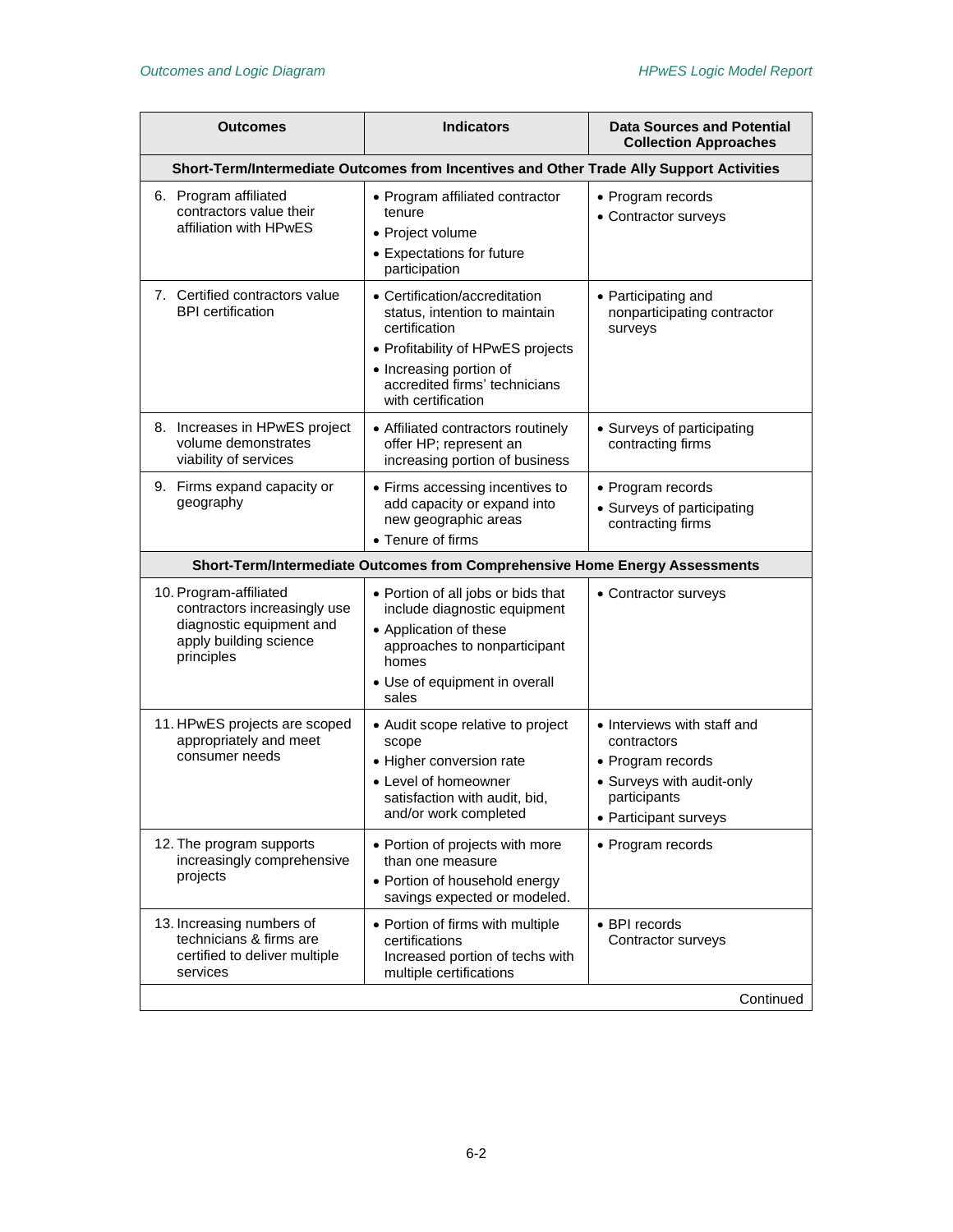<span id="page-24-6"></span><span id="page-24-5"></span><span id="page-24-4"></span><span id="page-24-3"></span><span id="page-24-2"></span><span id="page-24-1"></span><span id="page-24-0"></span>

| Outcomes                                                                                        | <b>Indicators</b>                                                                                                                                                                               | <b>Data Sources and Potential</b><br><b>Collection Approaches</b>                                                                                                                             |
|-------------------------------------------------------------------------------------------------|-------------------------------------------------------------------------------------------------------------------------------------------------------------------------------------------------|-----------------------------------------------------------------------------------------------------------------------------------------------------------------------------------------------|
| Short-Term/Intermediate Outcomes from Quality Control Activities                                |                                                                                                                                                                                                 |                                                                                                                                                                                               |
| 14. Installations follow best<br>practice                                                       | • Results from QC reviews                                                                                                                                                                       | • Program records<br>• Interviews with QC contractors                                                                                                                                         |
| 15. Contractor quality improves                                                                 | • Level of disciplinary action                                                                                                                                                                  | • Program records                                                                                                                                                                             |
| 16. Incremental costs<br>associated with program-<br>qualified measures or<br>services decrease | • Project pricing, job costs,<br>incremental costs of high<br>efficiency measures promoted<br>by the program                                                                                    | • Program records<br>• Efficient product pricing<br>research<br>• Surveys with contractors and<br>homeowners<br>• Estimates from competing bids<br>or comparable nonparticipating<br>projects |
| 17. Increased consumer<br>confidence in the value of<br>comprehensive upgrades                  | • Resident satisfaction:<br>willingness to recommend<br><b>HPwES</b> services<br>• Nonparticipant confidence that<br>energy savings will be realized                                            | • Participant surveys<br>• Market/homeowner surveys                                                                                                                                           |
| 18. Increased consumer<br>demand for or interest in<br>energy-saving upgrades                   | • Value of energy-saving<br>upgrades relative to other<br>upgrades<br>• Intention to pursue energy-<br>saving upgrades                                                                          | • Participant surveys<br>• Market/homeowner surveys                                                                                                                                           |
| 19. Expected savings are<br>confirmed and refined                                               | • Realization rate                                                                                                                                                                              | • Impact evaluations                                                                                                                                                                          |
|                                                                                                 | <b>Longer-Term Outcomes</b>                                                                                                                                                                     |                                                                                                                                                                                               |
| 20. Unaccredited firms and<br>noncertified techs<br>experience pressure to<br>compete           | • Reported level of interest in<br>obtaining BPI certification or<br>accreditation<br>• Pay or profitability differential<br>among certified contractors<br>and/or accredited firms             | • Interviews with accredited firms<br>• Surveys of certified and<br>noncertified contractors<br>• Prevailing wage data                                                                        |
| 21. New York benefits from a<br>stable home performance<br>contractor market                    | • Tenure of accredited firms<br>• Expectations for the future                                                                                                                                   | • BPI records<br>• Surveys with participating firms<br>and contractors                                                                                                                        |
| 22. Nonparticipating contractors<br>offer advanced diagnostics<br>and HP services               | • Familiarity with advanced<br>diagnostic approaches<br>• Rate at which nonparticipant<br>firms possess diagnostic<br>equipment<br>• Familiarity with and intent to<br>pursue BPI certification | • Nonparticipant contractor<br>survey                                                                                                                                                         |
| 23. Changes in standard<br>practice increase project<br>quality and energy savings<br>attained  | • Evidence of changes in<br>diagnostic and installation<br>practices that align with<br>building science principles                                                                             | • Nonparticipant contractor<br>survey<br>• Participant contractor survey<br>Continued                                                                                                         |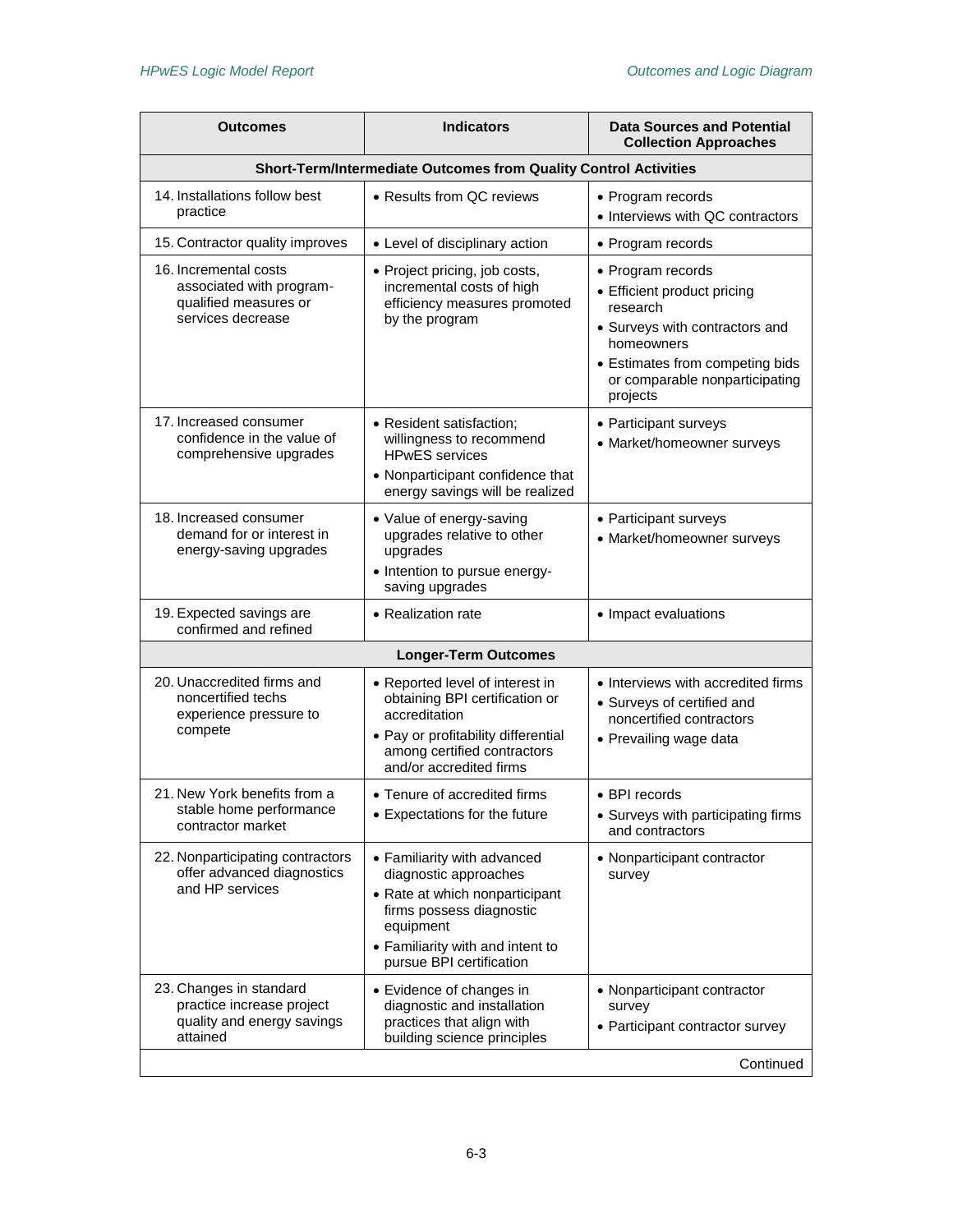| <b>Outcomes</b>                                      | <b>Indicators</b>                                                                                                                                            | Data Sources and Potential<br><b>Collection Approaches</b>                                                                   |
|------------------------------------------------------|--------------------------------------------------------------------------------------------------------------------------------------------------------------|------------------------------------------------------------------------------------------------------------------------------|
| 24. More efficient housing stock<br>in New York      | • Building science principles<br>applied to increasing portion of<br>HVAC replacements and other<br>upgrades that affect energy<br>use and building envelope | • Statewide residential housing<br>stock studies<br>• Nonparticipant contractor<br>survey<br>• Participant contractor survey |
| 25. Sustained energy savings<br>and demand reduction | • Upgraded homes consume<br>less energy than comparison<br>homes for 10 or more years                                                                        | • Statewide residential housing<br>stock studies<br>• Impact evaluations                                                     |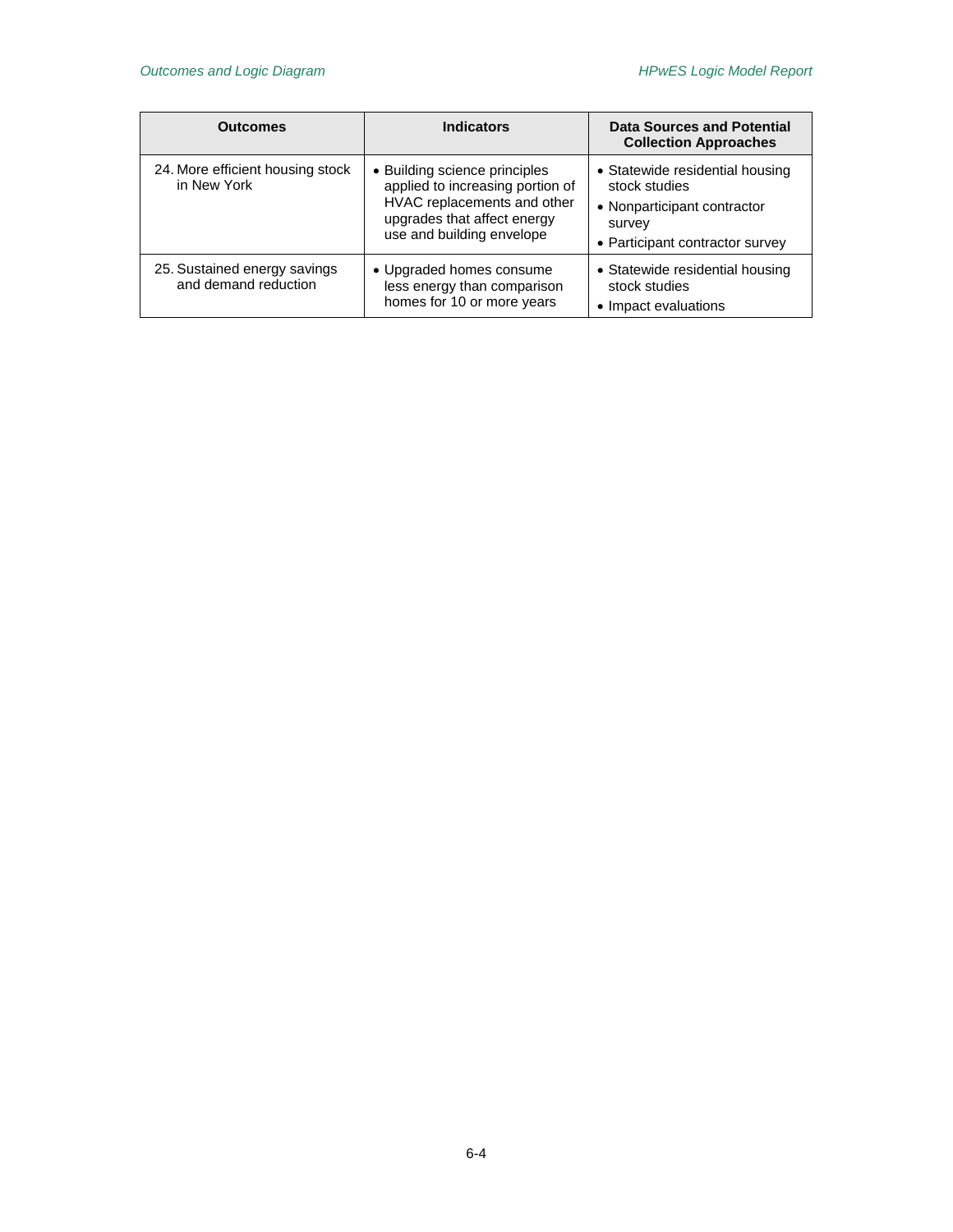### **Figure 6-1: Initiative Logic Diagram**

<span id="page-26-0"></span>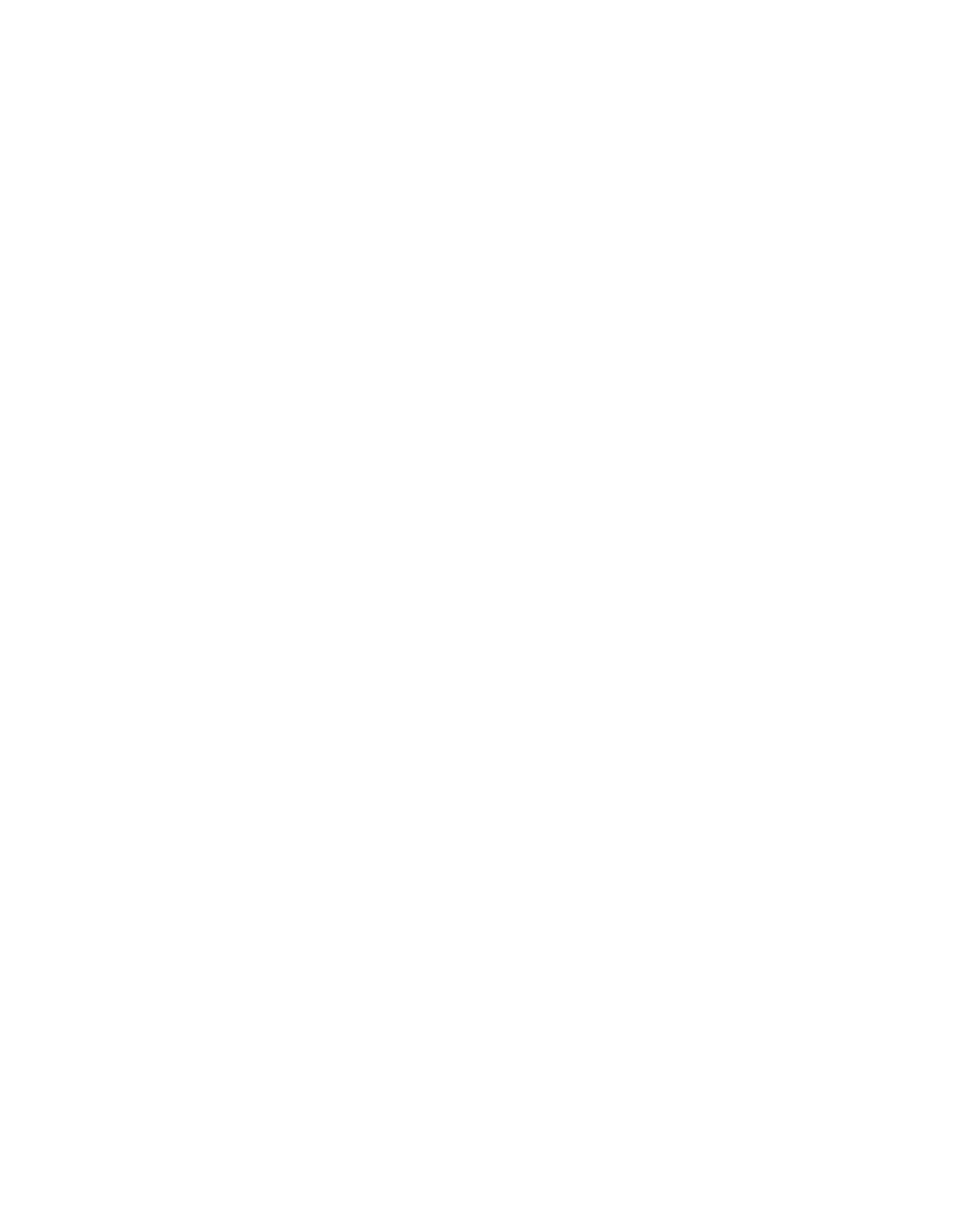## <span id="page-28-0"></span>7 Assumptions about Strategies

This section describes the testable hypotheses or testable assumptions about the program to be explored in the PE/MCA and Impact evaluations.

### <span id="page-28-1"></span>7.1 Baseline Market Conditions

NYSERDA's HPwES program has operated continuously since 2001 and has evolved over the years to incorporate a variety of contractor and homeowner incentives, including access to free or reduced CHEA and provision of multiple financing options. This section describes the key activities that are expected to affect the market for home performance services in New York and identifies the pathways for program spillover and for out-of-program spillover.

### <span id="page-28-2"></span>7.2 Mid-market Supply Side Actors

Prior to the implementation of HPwES, the New York residential retrofit market was perceived to be highly fragmented. This fragmentation was evidenced by the following observations:

- Contractors focused on one specialty
- Lack of quality CHEA services
- No or limited deployment of advanced diagnostics, such as blower-door tests and infrared photography
- Lack of consistently applied standards for effective sizing and installation of energy-using equipment

In response to these observations, the HPwES program aligned with efforts to improve the overall quality of the residential contracting market and sought to specifically intervene in areas that most directly include applications of building science principles to residential upgrades. The fundamental assumption behind these activities is that *the HPwES program needs to build an industry of professionals that can diagnose and treat homes with high energy bills, shell or comfort problems, or health and safety problems.* This home performance approach is embodied in the "house as a system" concept and promoted by the Building Performance Institute, a certification body supported by NYSERDA since the beginning of the HPwES program. BPI has leveraged the support of NYSERDA to develop a system of guidelines and credentials that are now available to home performance contractors throughout the United States. Through BPI, NYSERDA has sought to support building this industry of professionals in New York by:

Facilitating access to training and certification activities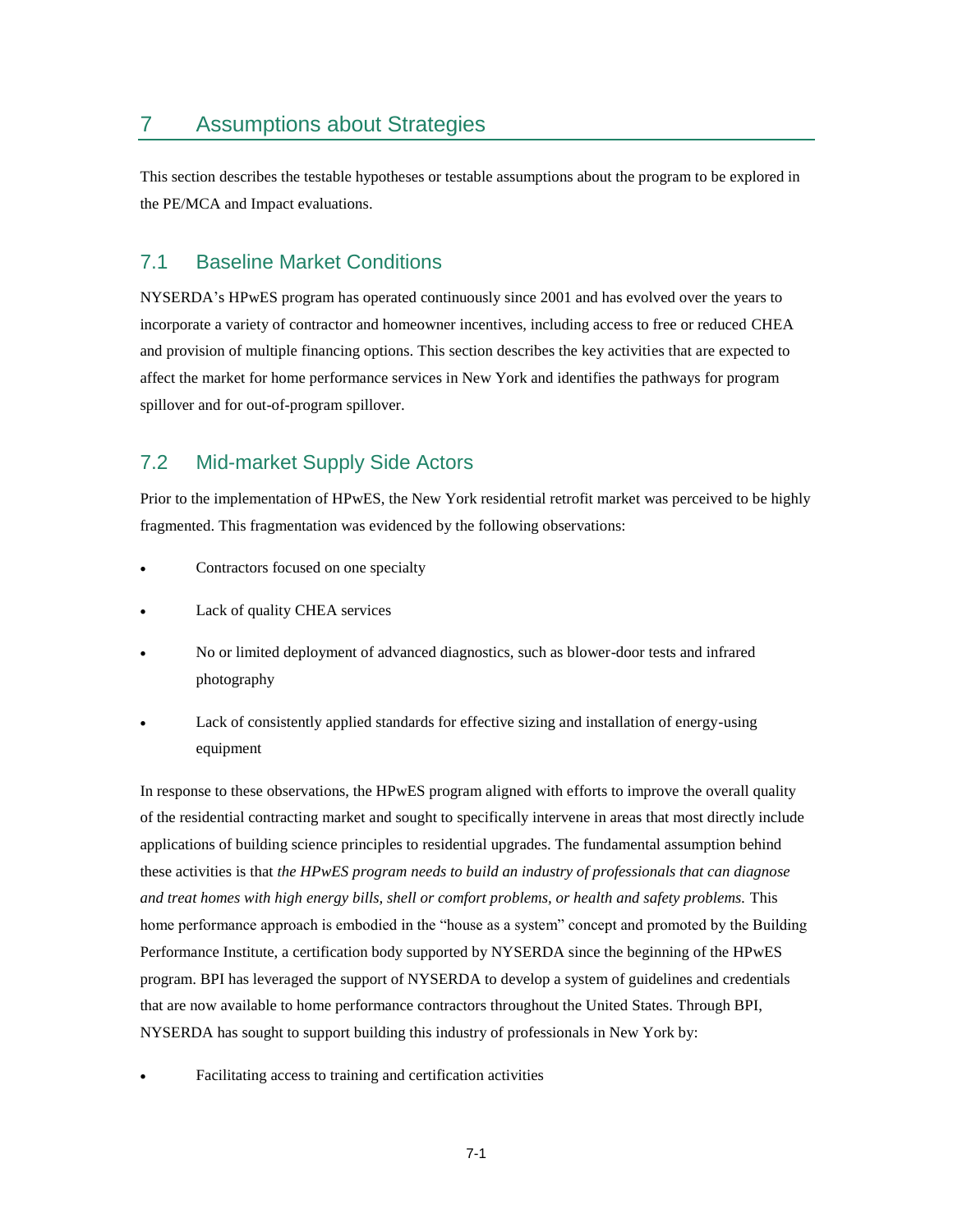- Promoting contractors with specific credentials
- Requiring all potential projects first receive a CHEA
- Providing incentives to contractors to offset the time needed to comply with program requirements that might otherwise limit the profitability of program-qualified projects

The HPwES program promotes the application of building science principles and a high quality workforce by requiring involvement of BPI-accredited firms and specifying roles for BPI-certified technicians within those firms. Thus, BPI status confers real benefits (in access to program resources and incentives) and hypothetical benefits (in market differentiation and profitability). Identifying potential sources of market pressure that could lead to market effects will require understanding and documenting the mechanisms by which non-affiliated firms and non-certified technicians experience market pressures that force them to consider aligning with HP-type services. Market pressures are expected to result from the expectation that perception of higher quality and potential profitability will create pressure on unaffiliated market actors. These market pressures act on four key mid-stream market actors in different ways [\(Table 7-1\)](#page-29-0).

| <b>BPI Status</b>            | <b>Indicators of Market Pressure</b>                                                                                     |
|------------------------------|--------------------------------------------------------------------------------------------------------------------------|
| <b>Accredited Firm</b>       | If successful, accredited firms should                                                                                   |
|                              | • Maintain their accredited status                                                                                       |
|                              | • Be more profitable                                                                                                     |
|                              | • Be able to sell HP-quality services                                                                                    |
|                              | Other evidence of differentiation                                                                                        |
|                              | • Expanded in size or in services offered                                                                                |
|                              | • Established expectations for enhanced standard practices on<br>specific types of upgrades                              |
| Non-Accredited Firm          | The success of BPI-accredited firms will                                                                                 |
|                              | • Create pressure to offer similar services                                                                              |
|                              | • Create pressure to obtain BPI accreditation                                                                            |
|                              | • Create interest in BPI certified technicians                                                                           |
|                              | • Force consideration of, and eventual implementation of, changes in<br>standard practice to align with accredited firms |
| <b>Certified Technicians</b> | If successful, certified technicians should                                                                              |
|                              | • Maintain their certification status                                                                                    |
|                              | • Be paid a higher wage                                                                                                  |
|                              | • Have supervisory or oversight responsibility over non-certified<br>technicians                                         |
|                              | • Possess better skills and employ standard practices in line with<br>building science and home performance              |
|                              | • Differentiate themselves from their peers                                                                              |
|                              | Continued                                                                                                                |

#### <span id="page-29-0"></span>**Table 7-1: Four Mid-Stream Populations**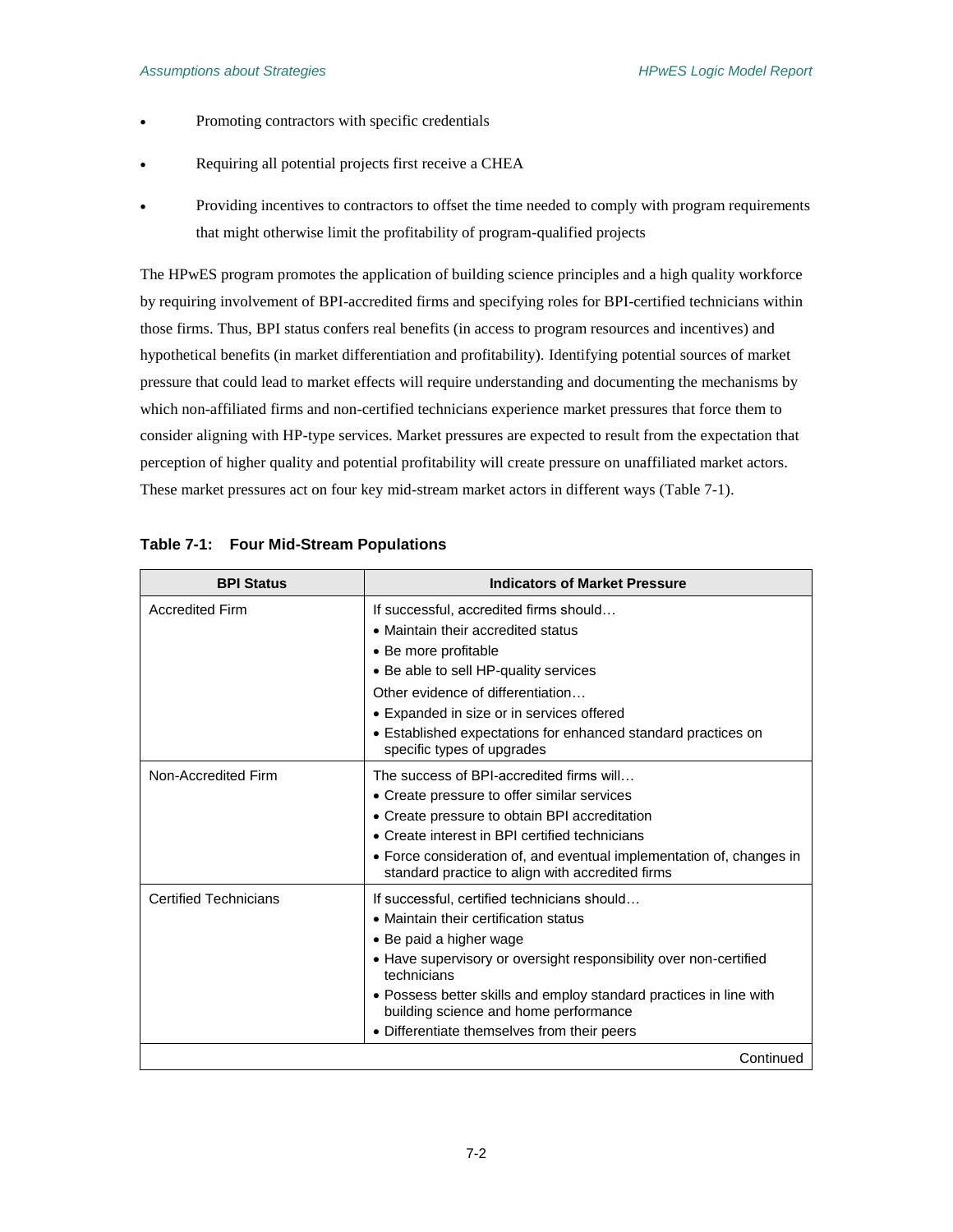| <b>BPI Status</b>         | <b>Indicators of Market Pressure</b>                                                                                                       |
|---------------------------|--------------------------------------------------------------------------------------------------------------------------------------------|
| Non-Certified Technicians | The success of certified technicians will                                                                                                  |
|                           | • Create financial pressure based on perceived wage disparity                                                                              |
|                           | • Create pressure to avoid oversight by peer (within accredited firm)                                                                      |
|                           | • Increase interest in BPI certification                                                                                                   |
|                           | • Increase interest in and commitment to align standard practice with<br>BPI-certified peers or the expectations of customers or employers |

HPwES is fundamentally focused on supporting and promoting contractors with specific credentials, so it is important to verify that those credentials are valuable. If the diffusion of those credentials, pressure from competing contractors, and overall increased interest in obtaining energy efficiency creates pressure on the non-BPI market actors to adjust services or practices accordingly, then the difference between BPI and non-BPI standard practices (and thus, energy savings associated with BPI, as opposed to good contractor practices) will be smaller, even though some portion of that change is likely attributable to BPI.

Another important component of understanding the validity of the assumptions discussed here is to understand and document the mechanisms by which contracting firms and individual technicians become aware of any market advantage created by the program or by BPI credentials. There are numerous potential sources for awareness (requests from potential customers, demand for access to incentives, trade magazines, trade shows or professional gatherings, direct promotion activities conducted by the program or BPI) that could inspire nonparticipant firms or uncertified technicians to seek out information. Exploring the mechanisms through which contractors become aware of emerging credentials and business opportunities should be a topic for contractor data collection.

### <span id="page-30-0"></span>7.3 Demand-Side Activities

HPwES seeks to inform New York homeowners about the benefits and opportunities of home upgrades supported by advanced diagnostics and application of building science principles.

This is achieved by:

- Providing homeowners with access to free or reduced-cost comprehensive home assessments
- Providing access to incentives to offset the cost of specific measures
- Linking homeowners to attractive financing options that reduce the up-front costs associated with comprehensive home upgrades
- Offering quality assurance services to increase the confidence that program-qualified projects perform as expected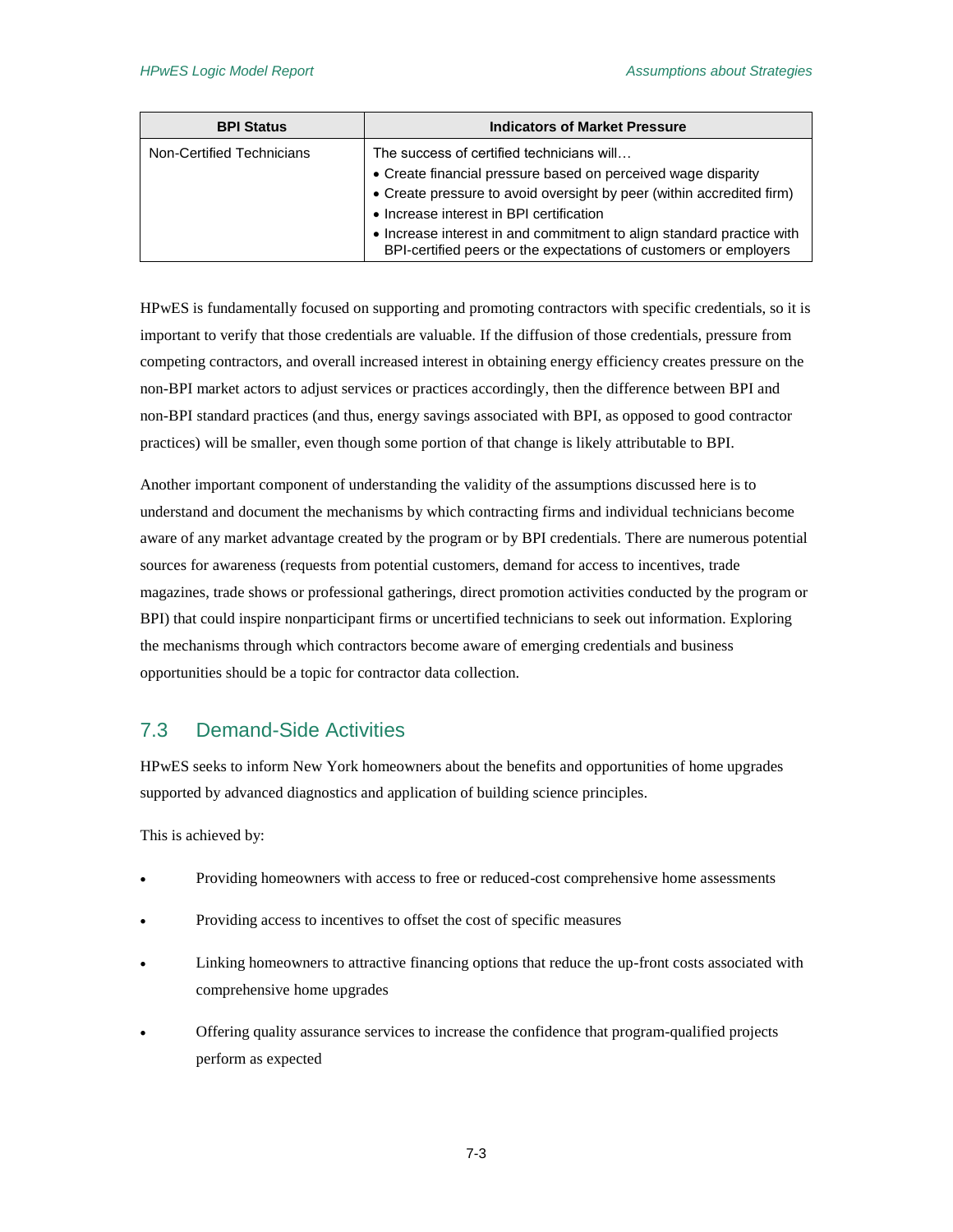Access to free or reduced-cost CHEA encourages homeowners to find out what their home needs while financing options remove initial economic barriers. A potentially important component of the program was the addition of free and reduced cost CHEA and attractive financing options, both funded through GJGNY. These items have been fully embedded within the HPwES program and likely bolstered participating contractors during contractions in the residential contracting market after the housing market collapsed in 2007/2008.

An important component of surveys with participating homeowners, as well as the market survey, will be investigating how homeowners become aware of the program and select a contractor, and the relative priority placed on upgrades to achieve energy savings (or other sustainability goals).

### <span id="page-31-0"></span>7.4 Spillover and Market Effects

Spillover and other net-to-gross approaches have been deployed to estimate energy program impact for many years. Approaches to reliably estimate market effects, however, are nascent and thus there is no standard approach to estimate direct or indirect market effects. As a mature program, with over a decade of consistent effort in market preparation and program deployment, HPwES is likely responsible for some movement in indicators of long-term outcomes. Whether the effect is large enough to reliably measure remains to be seen.

Combining the mid-market and demand-side activities yields the following path to both out-of-program spillover and market effects (associated logic model outcomes fro[m Table 6-1](#page-22-1) are numbered in parenthesis):

- 1. Certified contractors have superior standard practices that increase overall project quality and expected energy savings over comparable projects completed by non-certified contractors. [\(10,](#page-23-0) [11,](#page-23-1) [12\)](#page-23-2)
- 2. Accredited firms systematically apply the changes to standard practice expected from their certified technicians to all program-qualified projects. [\(14,](#page-24-0) [15\)](#page-24-1)
- 3. Consumers are receptive to these services and request them. [\(18\)](#page-24-2)
- 4. Both certified contractors and accredited firms apply changes to standard practice in assessment and installation to projects that do not ultimately participate in the program. [\(10,](#page-23-0) [23\)](#page-24-3)
- 5. These services are profitable. [\(8,](#page-23-3) [9\)](#page-23-4)
- 6. Incremental costs for program sponsored services and energy conservation measures decline. [\(16\)](#page-24-4)
- 7. Both certified contractors and accredited firms apply these changes to standard practice to all projects that include measures associated with home energy performance. [\(23\)](#page-24-3)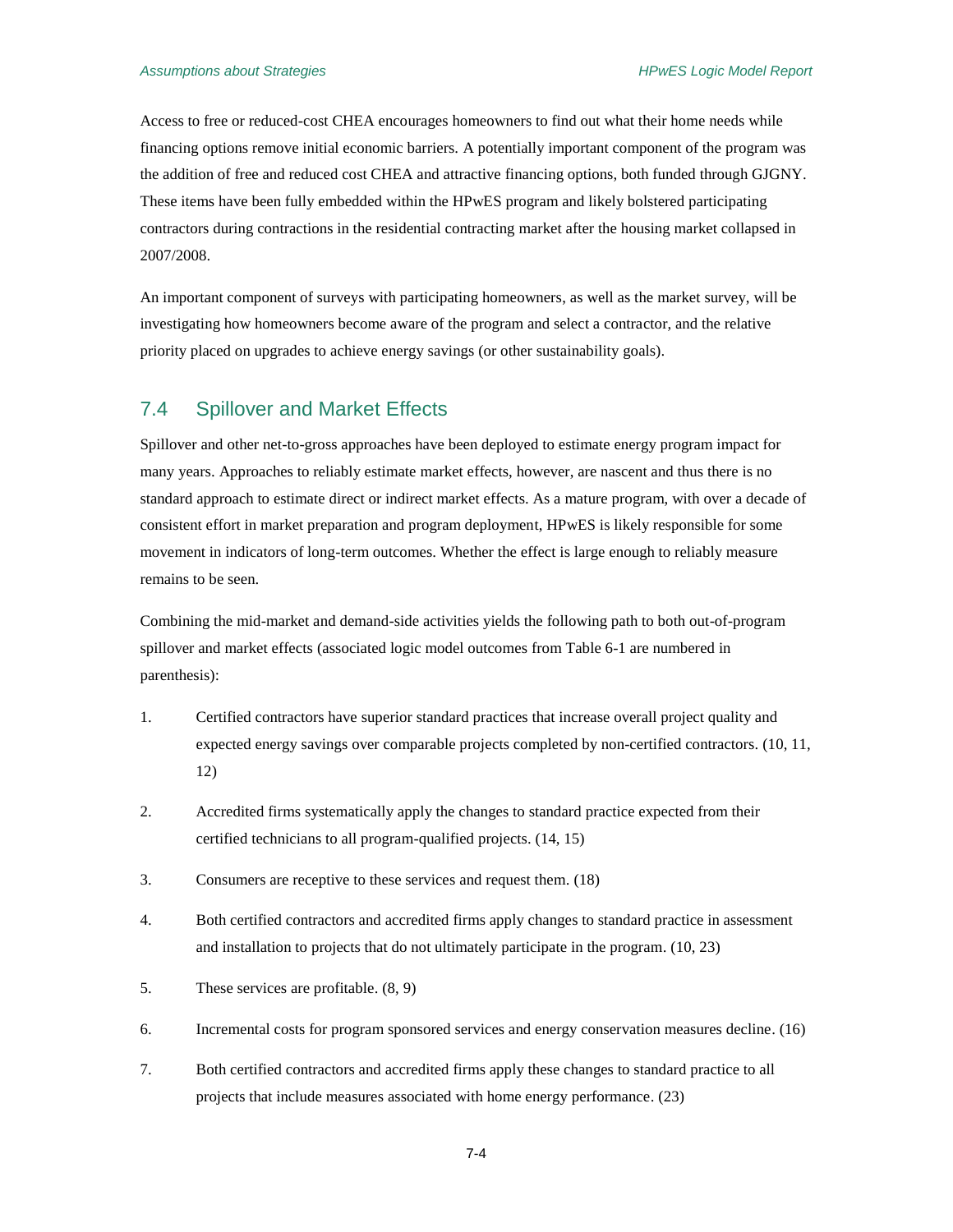8. Non-certified or accredited firms obtain these skills in response to competition from accredited firms. [\(20,](#page-24-5) [22,](#page-24-6) [23\)](#page-24-3)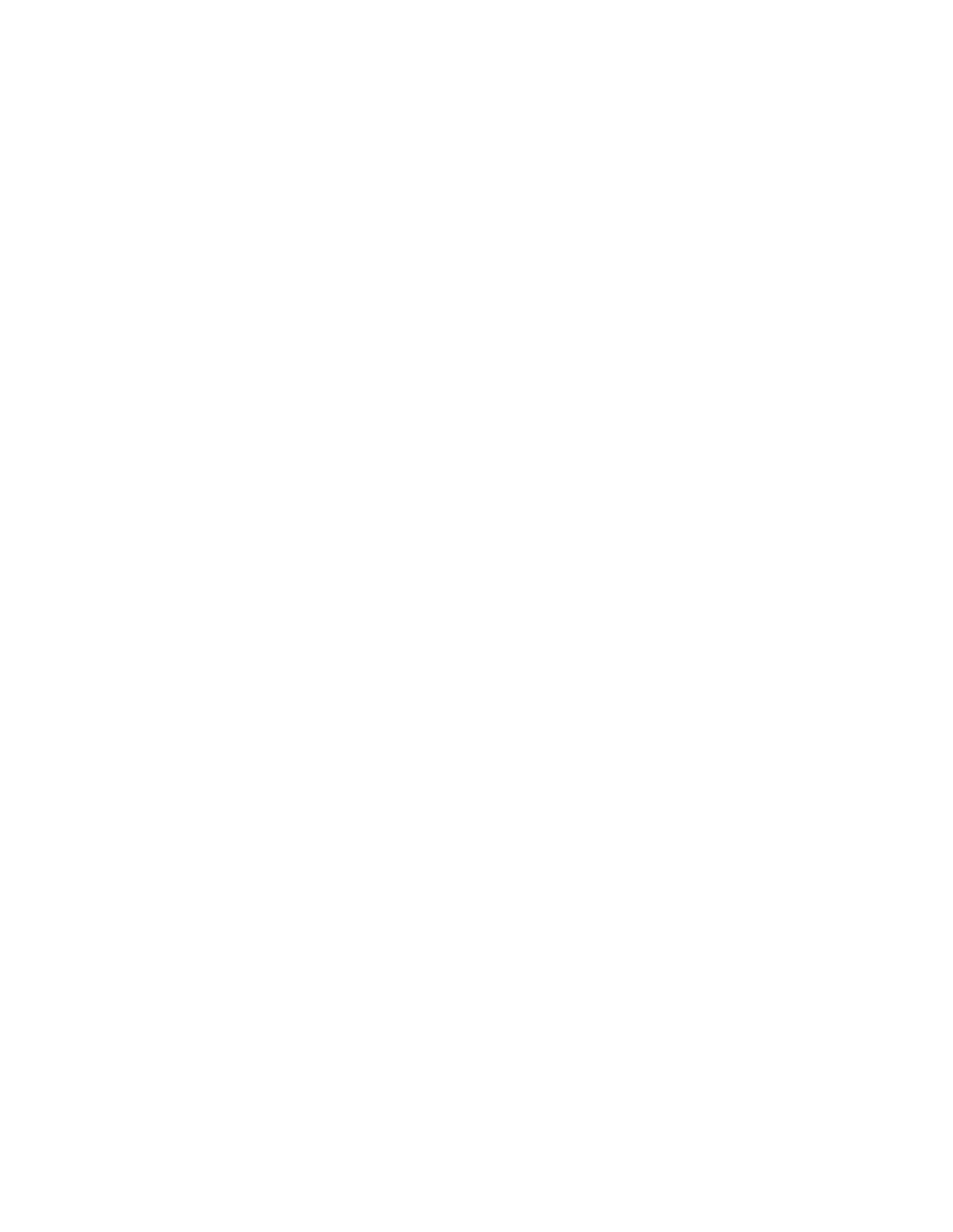# <span id="page-34-0"></span>8 Non-Program Influence on Outcomes

This section describes the influences that are external to the program that may affect the outcomes, such as the economy and other influences over which NYSERDA programs have no direct influence.

- Broad changes in the market for residential upgrades affected by expectations for housing price appreciation, future income, and other economic concerns
- Mild winter/cool summers reducing interest in weatherization improvements
- Declining costs of natural gas that result in fewer measures or projects passing cost-effectiveness screening
- Confusion in the marketplace due to competing utility rebate programs
- Restrictions created by funding sources or legislative requirements that increase program complexity
- Changes in political priorities that result in increases or decreases in program resources
- Revisions to state and federal tax codes that encourage or discourage purchases of energy-efficient equipment by residential customers